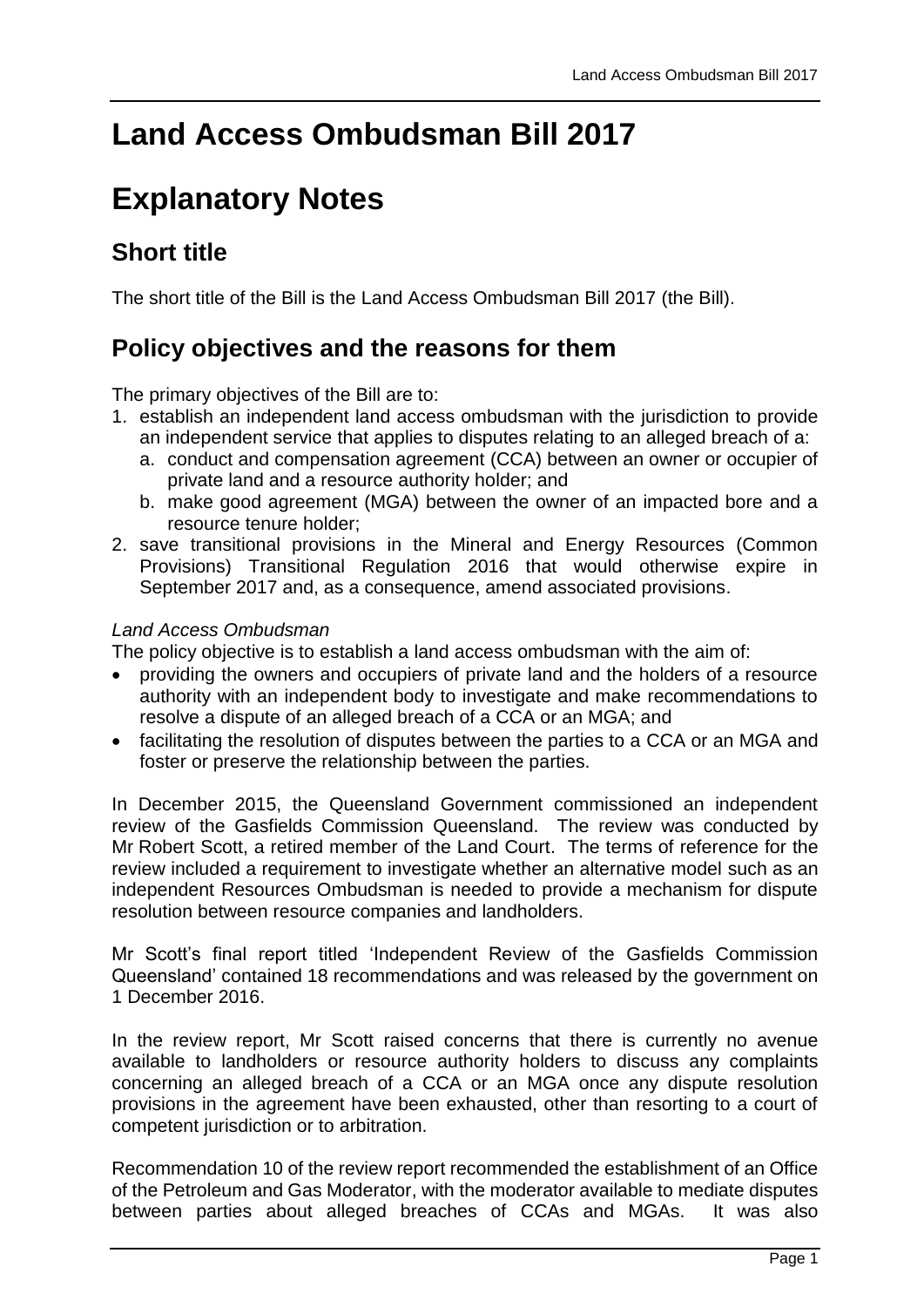recommended that the moderator be provided with the ability to provide those parties with non-binding recommendations. Mr Scott did not recommend that the moderator be called an ombudsman, citing ombudsmen as having a different role and history.

The government provided in-principle support to the establishment of an independent body to assist parties with disputes related to alleged breaches of a CCA, but considered that an ombudsman was the best model to deliver the recommendation.

According to the Australian and New Zealand Ombudsman Association (ANZOA), there are six criteria that must be addressed to uphold the characteristics of an ombudsman. These criteria are independence, jurisdiction, powers, accessibility, procedural fairness and accountability. The ANZOA criteria have been used as a basis for establishing the proposed powers and functions of the land access ombudsman.

The proposed powers and functions also align with existing ombudsmen positions in Queensland which have been established to provide a pathway for dealing with unresolved complaints across various fields. Examples include the Energy and Water Ombudsman Queensland, the Health Ombudsman Queensland and the Queensland Training Ombudsman.

While the focus of Mr Scott's recommendation 10 was on the petroleum and gas industry, the government also determined that the land access ombudsman should be available to all landholders and resource authorities to which the CCA requirements apply. This will ensure that all parties to CCAs can access the services of the land access ombudsman.

The government's response to the review report initially did not include MGAs within the jurisdiction of the land access ombudsman. The government was of the view that the *Water Act 2000* already has sufficient dispute resolution measures in place for MGAs.

This view was subsequently revised after further consultation with stakeholders, and disputes about alleged breaches of MGAs are now proposed for inclusion within the land access ombudsman's jurisdiction. This provides a single point of contact to resolve a dispute about a breach of either a CCA or an MGA. It may also be a lower cost option than the statutory alternative dispute resolution process currently available for MGA disputes.

An additional policy objective is to provide the Land Court with jurisdiction to decide disputes between parties to a CCA regarding an alleged breach of contract. The benefit of extending the Land Court jurisdiction is that the Land Court has experience specific to CCAs. Further, providing the Land Court with this jurisdiction will simplify the dispute process by providing a single court with the jurisdiction to hear matters relating to a CCA. The Land Court already has jurisdiction to hear matters relating to a dispute over whether a party to a make good agreement has complied with the agreement under the *Water Act 2000*.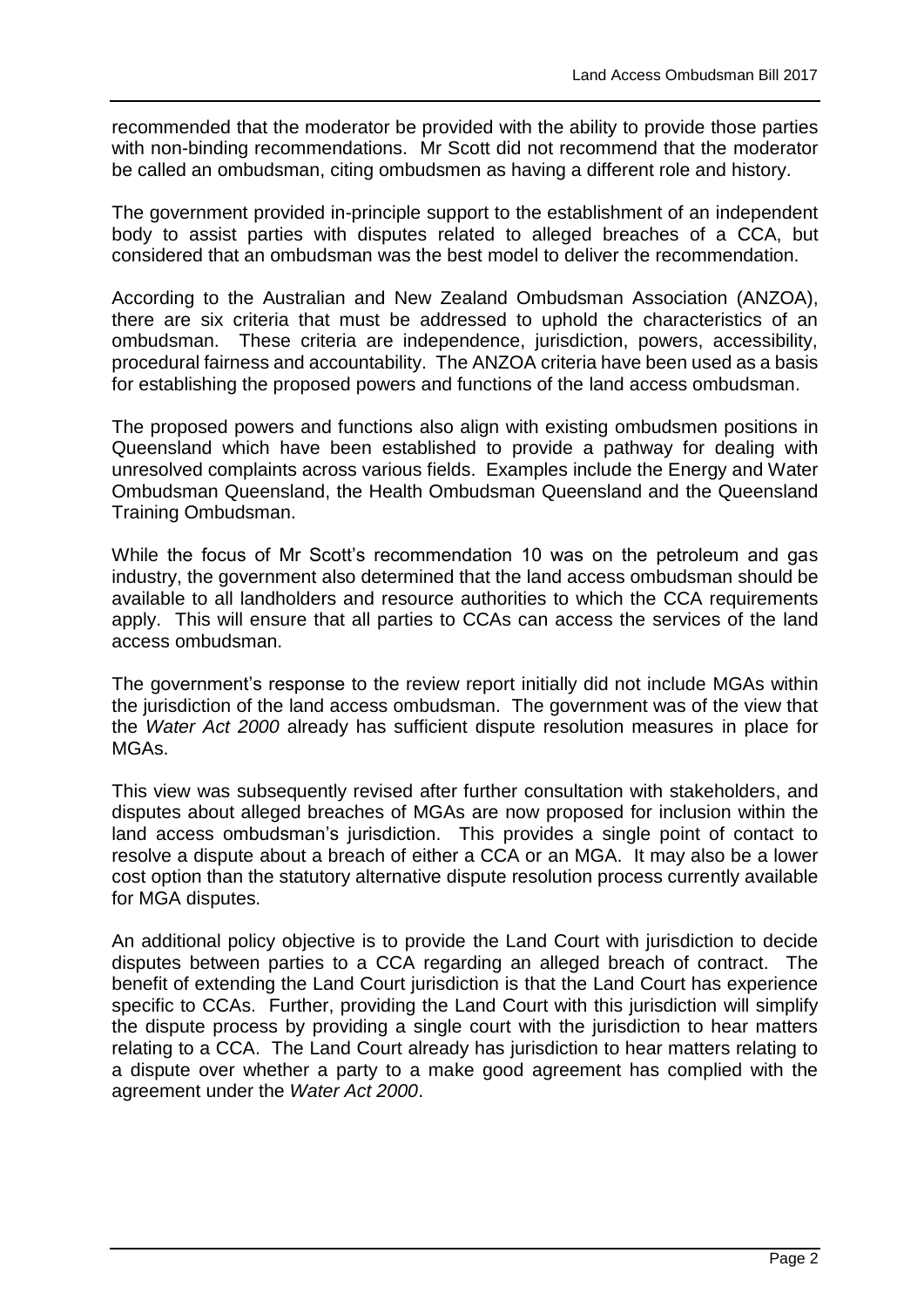#### *Saving transitional provisions*

The policy objective of these amendments is to save existing provisions contained in the Mineral and Energy Resources (Common Provisions) Transitional Regulation 2016 which expires on 27 September 2017.

Section 211 of the *Mineral and Energy Resources (Common Provisions) Act 2014* provided a head of power to make a transitional regulation about matters for which:

- it is necessary or convenient to assist in the transition to a simplified common framework for managing resource authorities in relation to the particular matters dealt with in the Act; and
- the Act does not make provision or enough provision.

Section 211 and any transitional regulation expire one year after the day of commencement.

The Mineral and Energy Resources (Common Provisions) Transitional Regulation 2016 contains provisions relating to the application of the land access framework which fill in gaps that exist in the transitional arrangements set out in the *Mineral and Energy Resources (Common Provisions) Act 2014*. These amendments ensured that the policy intention for the application of these transitional provisions was achieved.

The transitional regulation also contains provisions relating to the overlapping tenure framework for coal and coal seam gas tenures relating to where:

- land is released straight to a petroleum lease through a competitive tender process under the *Petroleum and Gas (Production and Safety) Act 2004*;
- there were overlapping production applications at commencement and the Minister had approved a coordination arrangement before commencement of the *Mineral and Energy Resources (Common Provisions) Act 2014*; and
- overlapping coal and petroleum parties have referred a safety dispute concerning the making of a joint interaction management plan to arbitration under the *Mineral and Energy Resources (Common Provisions) Act 2014*, and the arbitration process has not concluded by 27 September 2017. In such a case, the previous safety and health regime under the pre-amended legislation would continue in place until a joint interaction management plan is made.

In addition to saving these transitional provisions, further amendments to the *Mineral and Energy Resources (Common Provisions) Act 2014* and the *Petroleum and Gas (Production and Safety) Act 2004* are required as a consequence of saving the provisions for releasing a petroleum lease through a competitive tender process.

## **Achievement of policy objectives**

#### *Land Access Ombudsman*

To achieve its policy objective and deliver the government's commitment, the Bill will set out the legislative framework to enable the establishment of an independent land access ombudsman by setting out the functions, powers and administrative arrangements of the Office of the Land Access Ombudsman.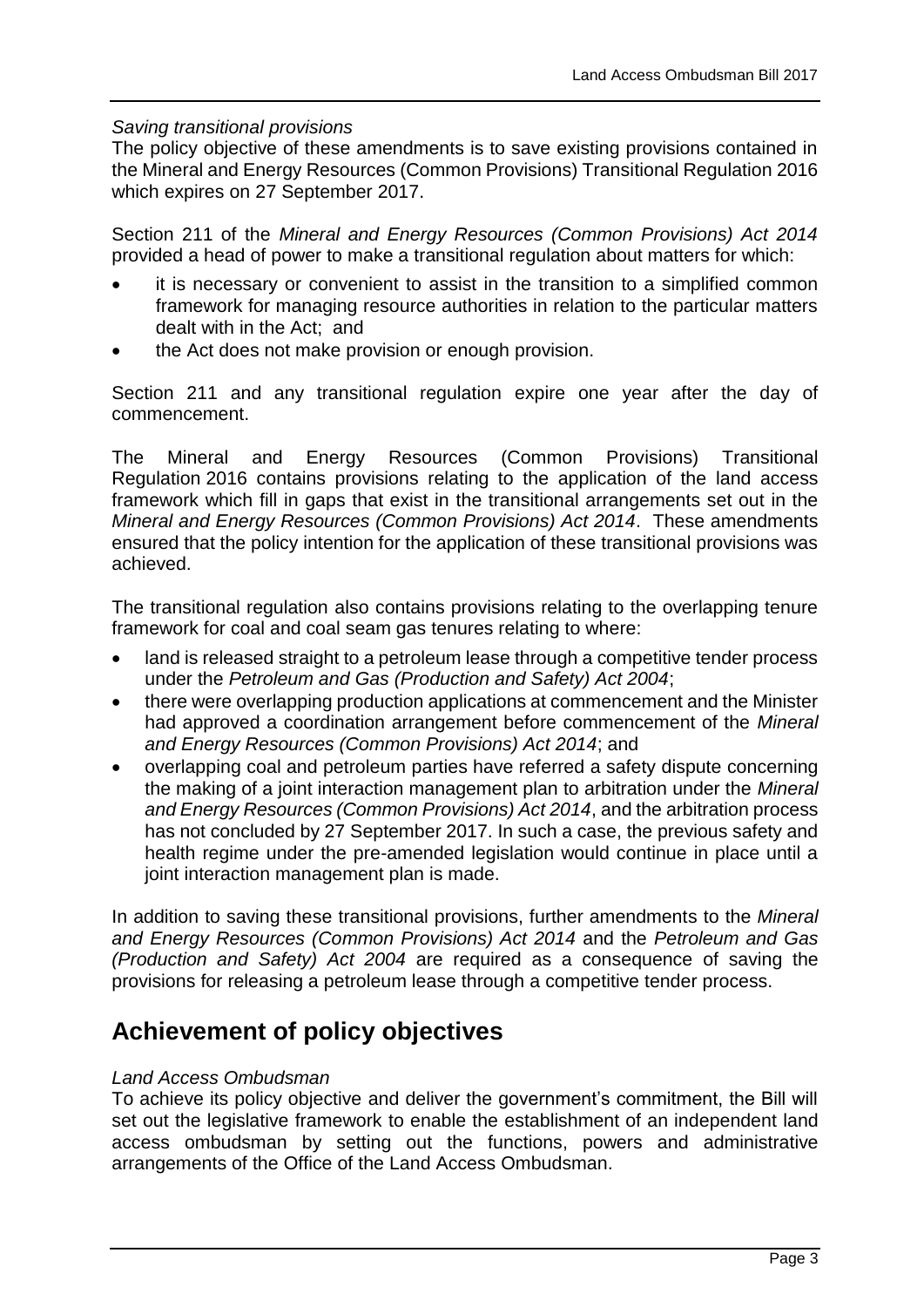#### *Saving transitional provisions*

The Bill will achieve the objective of saving provisions in the Mineral and Energy Resources (Common Provisions) Transitional Regulation 2016 by directly amending the relevant sections in the *Mineral and Energy Resources (Common Provisions) Act 2014*, and adding additional transitional provisions in the *Coal Mining Safety and Health Act 1999*, the Mineral Resources Regulation 2013, and the *Petroleum and Gas (Production and Safety) Act 2004.*

The amendments related to the application of the land access framework in the *Mineral and Energy Resources (Common Provisions) Act 2014*:

- preserve existing consent given by a reserve owner to an exploration permit holder or a mineral development licence holder under the pre-amended *Mineral Resources Act 1989* and the conditions under which the consent was given;
- transition a notice of notifiable road use given under the pre-amended Resource Acts (meaning the *Mineral Resources Act 1989,* the *Petroleum and Gas (Production and Safety) Act 2014,* the *Petroleum Act 1923,* the *Geothermal Energy Act 2010* and the *Greenhouse Gas Storage Act 2009*);
- apply the restricted land requirements under the pre-amended *Mineral Resources Act 1989* and the *Geothermal Energy Act 2010* to:
	- o resource authorities granted prior to the commencement of the *Mineral and Energy Resources (Common Provisions) Act 2014*; and
	- o resource authorities that were the subject of an application lodged prior to commencement and that remained undecided at commencement.
- apply the new restricted land framework to resource authorities under the *Petroleum and Gas (Production and Safety) Act 2004,* the *Petroleum Act 1923,*  and the *Greenhouse Gas Storage Act 2009* only if both are applied for and granted after commencement of the *Mineral and Energy Resources (Common Provisions) Act 2014*.

The amendments related to the overlapping tenure framework:

- clarify the obligations of resource authority holders under chapter 4 of the *Mineral and Energy Resources (Common Provisions) Act 2014* when land is released straight to a petroleum lease through a competitive tender process under the *Petroleum and Gas (Production and Safety) Act 2004*;
- clarify the obligations of competitive tender applicants for a petroleum lease under the *Petroleum and Gas (Production and Safety) Act 2004* as a consequence of the amendments above;
- clarify that, when there are two overlapping production tenure applications at commencement, and a coordination arrangement was approved by the Minister before commencement of the *Mineral and Energy Resources (Common Provisions) Act 2014*, the overlapping resource authorities will continue to be administered under the old overlapping tenures framework; and
- extend the transitional period for arbitration of overlapping coal and petroleum safety disputes about the making of a joint interaction management plan by amending the *Petroleum and Gas (Production and Safety) Act 2004*, *Coal Mining Safety and Health Act 1999*, and the Mineral Resources Regulation 2013.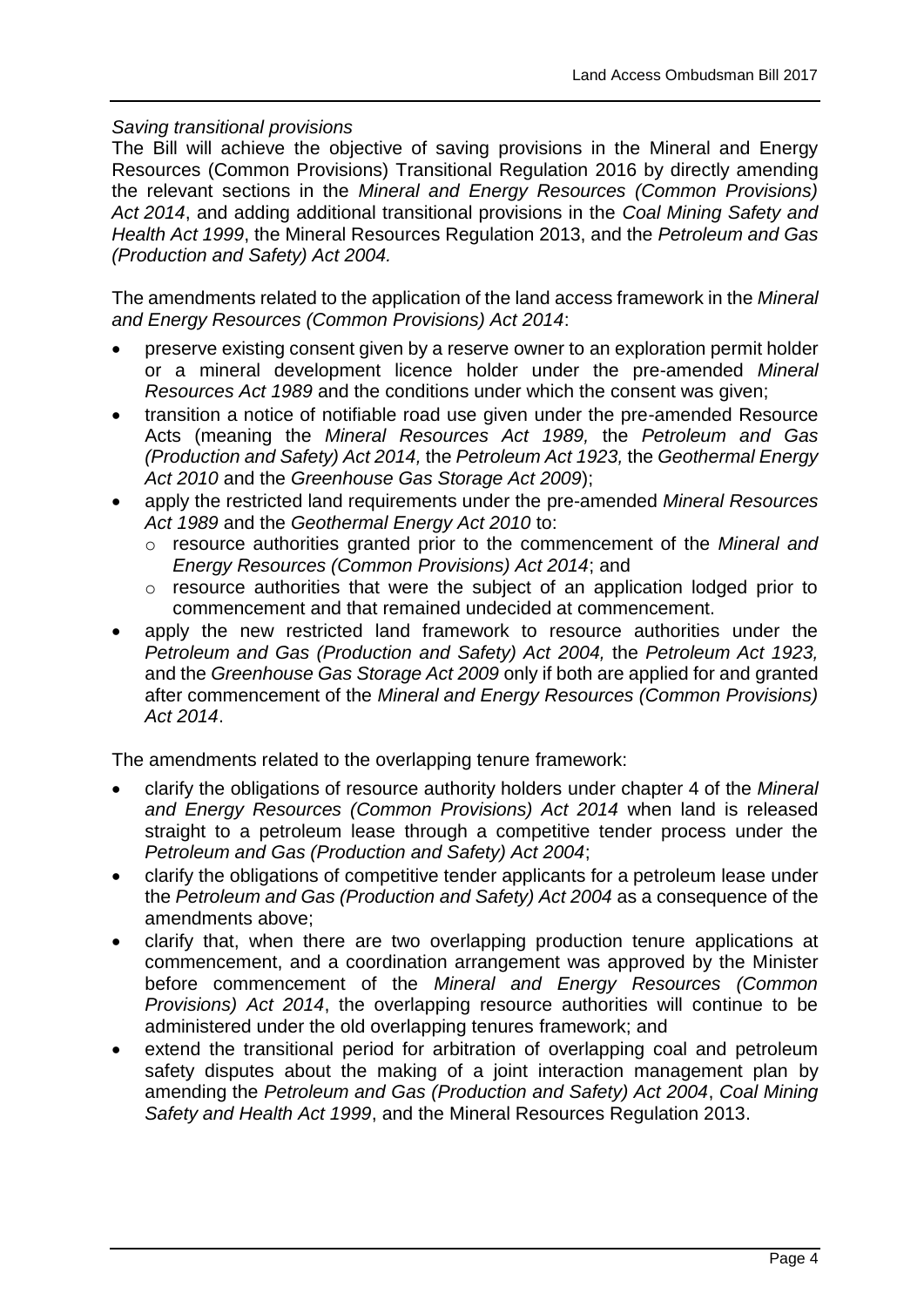## **Alternative ways of achieving policy objectives**

#### *Land Access Ombudsman*

Enabling legislation is required to give effect to the government's commitment to establish the Office of the Land Access Ombudsman, including the functions and powers of the land access ombudsman and its officers.

#### *Saving transitional provisions*

There are no alternative ways to save the transitional provisions in the Mineral and Energy Resources (Common Provisions) Transitional Regulation 2016 other than by legislative amendment.

## **Estimated cost for government implementation**

#### *Land Access Ombudsman*

The Queensland Government will incur an additional cost in the implementation and support of the independent body. The ongoing cost of the Office of the Land Access Ombudsman, which includes business processes, technology, communication and employment of staff, will be funded by government.

Any additional resources may be funded through the re-alignment of existing agency resources.

#### *Saving transitional provisions*

Implementation of the amendments to save the provisions in the Mineral and Energy Resources (Common Provisions) Transitional Regulation 2016 are cost-neutral as the restricted land and overlapping tenure frameworks have already been implemented by the Department of Natural Resources and Mines.

## **Consistency with fundamental legislative principles**

#### **Land Access Ombudsman**

#### *Provides appropriate protection against self-incrimination, section 4(3)(f) Legislative Standards Act 1992*

[Clause 42](#page-16-0) and [Clause 43](#page-17-0) allow the land access ombudsman to require parties to a referred dispute to provide documents or information, or answer questions asked by the ombudsman at a meeting required by the ombudsman.

Parties must comply with the requirement unless they have a reasonable excuse. It is a reasonable excuse for individuals (but not corporations) to refuse to comply with the requirement if doing so may tend to incriminate them or expose them to a penalty. This affords individuals the privilege against self-incrimination or exposure to a penalty and is in line with the common law privilege against self-incrimination.

## *Confers power to enter premises, section 4(3)(e) Legislative Standards Act 1992*

[Clause 44](#page-17-1) to [Clause 50](#page-19-0) confer power on the land access ombudsman to enter land with the permission of the relevant landowner, land occupier or bore owner. In certain circumstances, the land access ombudsman is also required to obtain consent from the relevant resource authority holder.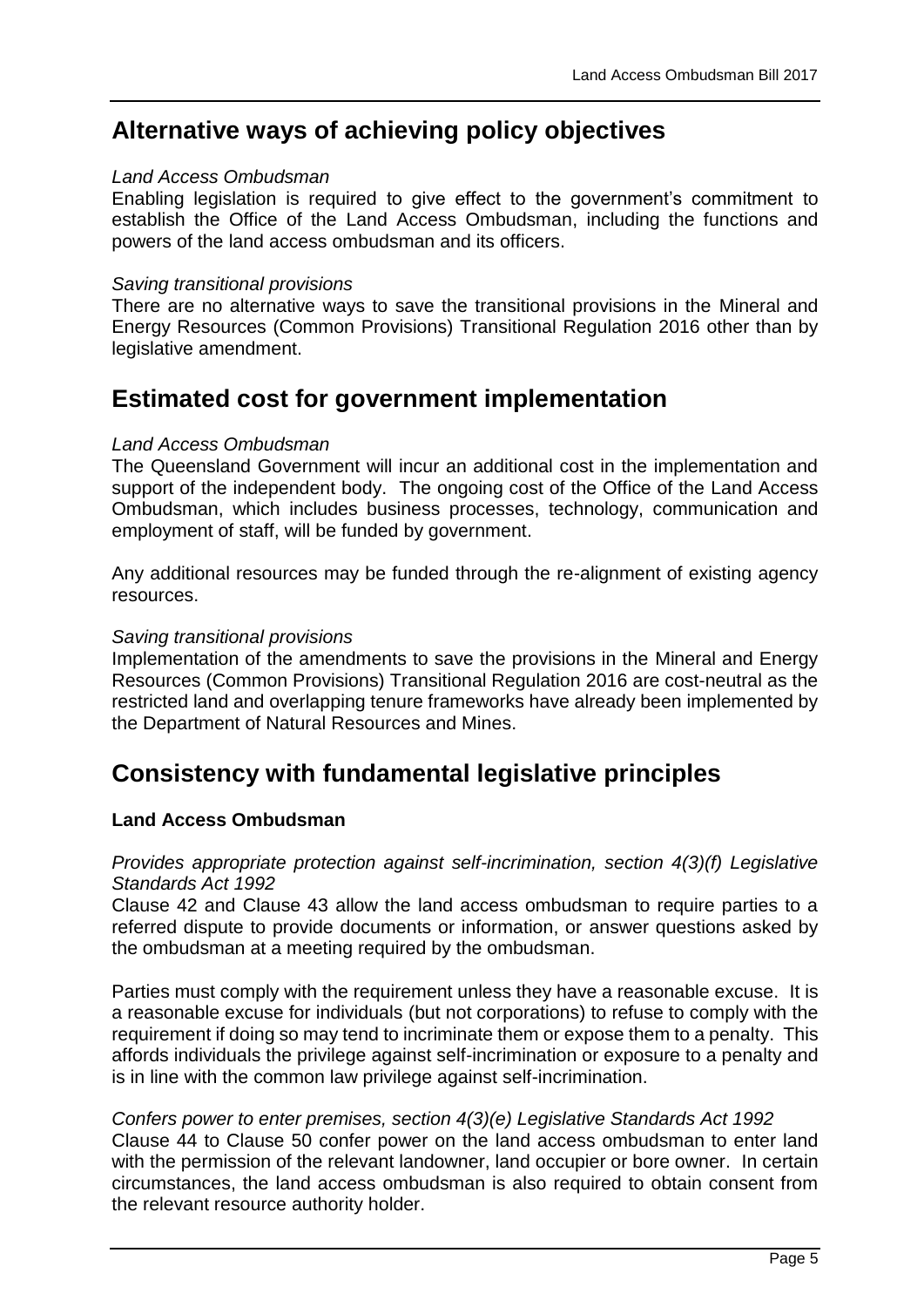These entry powers raise potential issues related to the fundamental legislative principle of having sufficient regard to the rights and liberties of individuals. However, they have been appropriately and narrowly tailored to meet the purposes of the Bill. Entry is limited to the land the subject of the dispute being investigated, and the powers exercisable upon entry are limited to actions for the purposes of the land access ombudsman's functions (of investigating and facilitating the resolution of disputes). Further, the land access ombudsman has not been conferred the power to take anything from the land.

#### *Offence provisions*

[Clause 29,](#page-12-0) [Clause 42,](#page-16-0) [Clause 43](#page-17-0) and [Clause 60](#page-22-0) establish new offences with penalties attached for noncompliance with the provision.

[Clause 29](#page-12-0) requires that a person must return their identity card to the land access ombudsman within 21 days of their ceasing to be an officer, unless the person has a reasonable excuse. The maximum penalty for failure to comply with this provision is 20 penalty units.

[Clause 42](#page-16-0) provides the land access ombudsman with power to require particular information. Parties must comply with the requirement to provide the information unless they have a reasonable excuse. The maximum penalty for failure to comply with this provision is 100 penalty units.

[Clause 43](#page-17-0) provides the land access ombudsman with power to require a party to attend a meeting and answer questions the ombudsman asks at the meeting. Parties must comply with the requirement to attend and answer questions unless they have a reasonable excuse. The maximum penalty for failure to comply with this provision is 100 penalty units.

[Clause 60](#page-22-0) provides that the land access ombudsman or a land access ombudsman's officer can not make or record, or disclose any personal or confidential information that they have obtained in the course of their position, unless the information is used in the performance of their functions, with consent, or as required by law. The maximum penalty for failure to comply with this provision is 100 penalty units.

These penalties, including their level, are considered appropriate as they are consistent with similar provisions in other legislation that establish ombudsmen in Queensland.

#### **Retrospectivity of amendments to save provisions in the Mineral and Energy Resources (Common Provisions) Transitional Regulation 2016**

Amendments to save provisions in the Mineral and Energy Resources (Common Provisions) Transitional Regulation 2016 under part 8 of the Bill are legally retrospective because they deal with matters that may have occurred prior to amendment. However, they are not practically retrospective because the Mineral and Energy Resources (Common Provisions) Transitional Regulation 2016 governs these same matters from 27 September 2016 to 27 September 2017.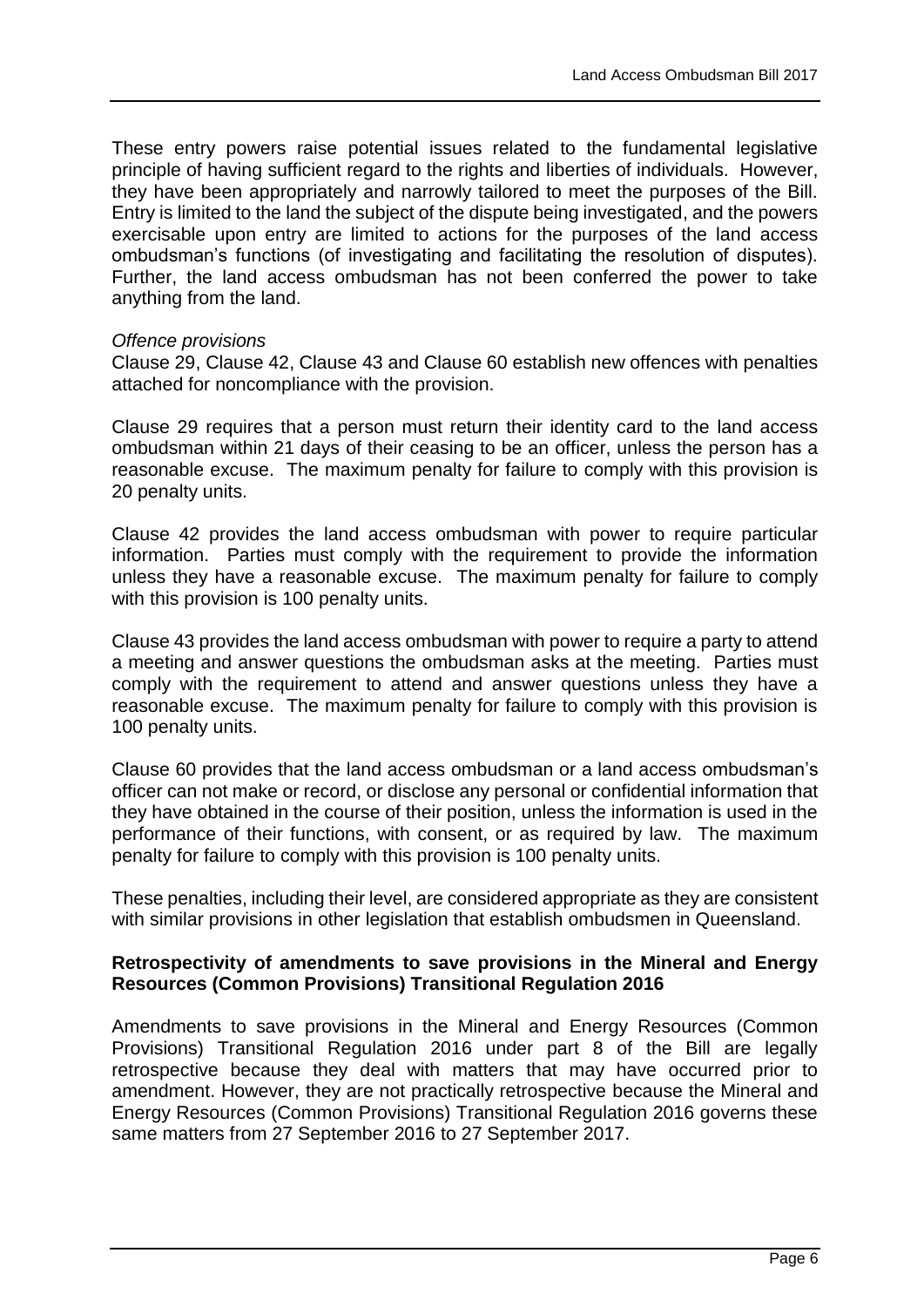## **Consultation**

#### *Land Access Ombudsman*

The Department of Natural Resources and Mines has undertaken targeted consultation with key stakeholder groups regarding the establishment of the Office of the Land Access Ombudsman.

Stakeholders included representatives from the Queensland Farmers' Federation, AgForce, the Queensland Resources Council, the Australian Petroleum Production and Exploration Association, the Association of Mining and Exploration Companies, the Environmental Defender's Office, the Australian and New Zealand Ombudsman Association, Lock the Gate Alliance, the Queensland Law Society, the Land Court of Queensland, Gasfields Commission Queensland and the Local Government Association of Queensland.

External stakeholders were generally supportive of the intent of the Bill. The main issues raised by external stakeholders included the lack of statutory timeframes for the land access ombudsman's processes, defining the necessary qualifications for the land access ombudsman and support staff, extending the land access ombudsman's role to disputes arising during the negotiation stage, the inability of the land access ombudsman to make binding decisions, and the perceived overlap between the land access ombudsman's dispute resolution role and what is viewed as a regulatory oversight and compliance function.

Consultation was also undertaken with the Queensland Productivity Commission in relation to the regulatory impact assessment system. The Queensland Productivity Commission advised that no further regulatory assessment was required for amendments to establish the land access ombudsman.

#### *Saving transitional provisions*

Consultation was undertaken with stakeholders during the development of the provisions in the Mineral and Energy Resources (Common Provisions) Transitional Regulation 2016. There have not been any significant policy changes since consultation with stakeholders on the development of the transitional regulation.

Provisions relating to the overlapping tenure framework, including the overlapping safety framework, were consulted on with targeted stakeholders in May 2017. Stakeholders consulted were coal and coal seam gas companies via an Industry Reference Group organised by the Queensland Resources Council and the Australian Petroleum Production and Exploration Association. Stakeholders were generally supportive of the Bill and feedback was incorporated where necessary.

Consultation on the provisions relating to the overlapping tenure framework was also undertaken with the Queensland Productivity Commission in relation to the regulatory impact assessment system. The Queensland Productivity Commission advised no further regulatory assessment was required for the amendments. The remaining policy proposals relating to the land access and the overlapping safety framework are agencyassessed exclusions from the regulatory impact analysis system.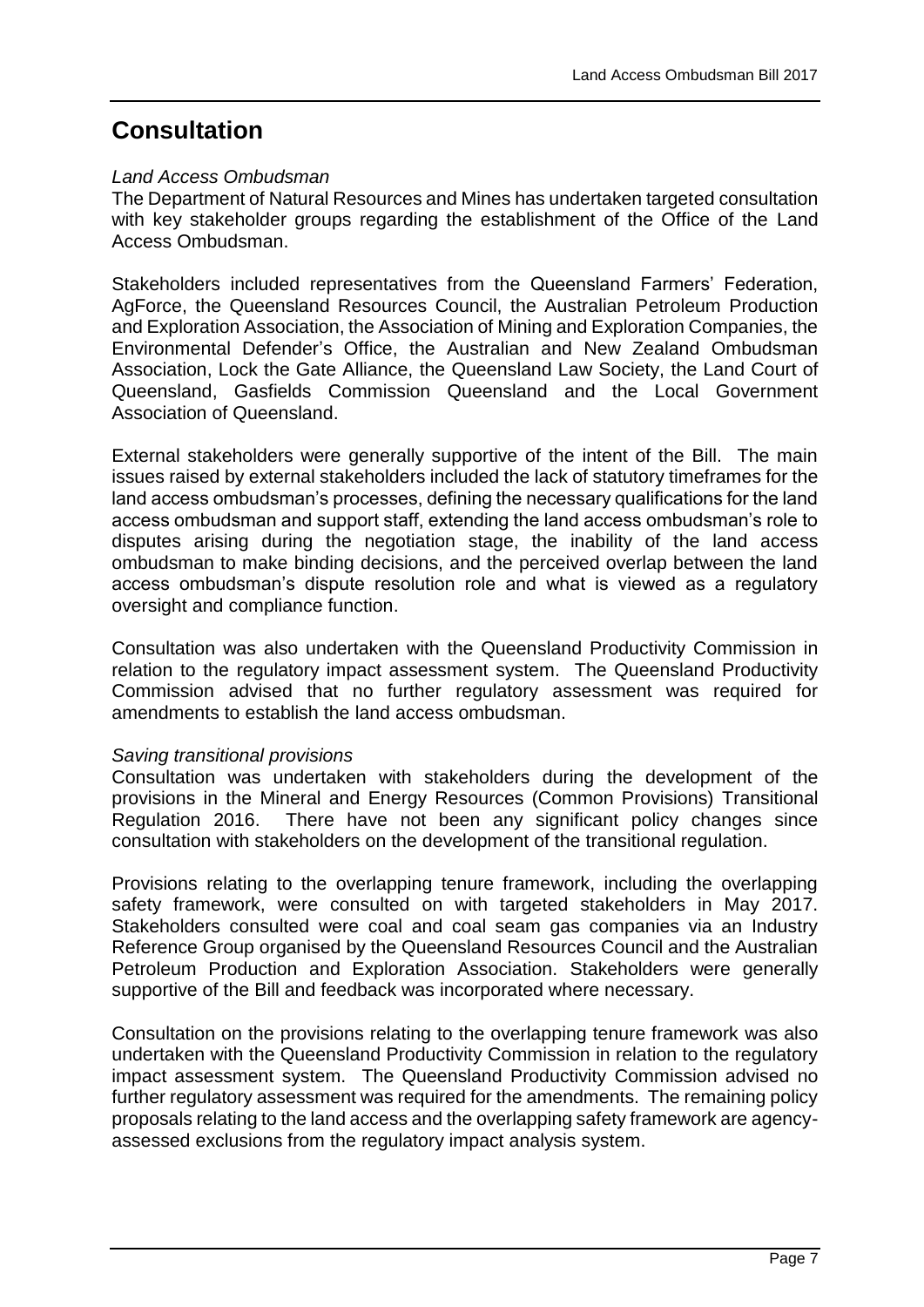## **Consistency with legislation of other jurisdictions**

#### *Land Access Ombudsman*

No other Australian jurisdiction has established an ombudsman to deal with disputes regarding their regulatory equivalents to CCAs and MGAs.

#### *Saving transitional provisions*

Most Australian jurisdictions have a consistent approach to restricted land (although in South Australia it is referred to as 'exempted land'). In New South Wales, Western Australia and South Australia, landholders have the right to either say no to resource activities occurring within prescribed distances of certain infrastructure or to provide their written consent to the resource authority holder and negotiate compensation. The amendments in this Bill related to restricted land do not change Queensland's consistency with other jurisdictions.

Within Australia, Queensland has the most advanced legislative framework for managing overlapping coal and coal seam gas tenures. There is no specific legislative framework for dealing with overlapping coal and coal seam gas tenures in New South Wales, which is closest to Queensland in terms of resource base for coal and coal seam gas.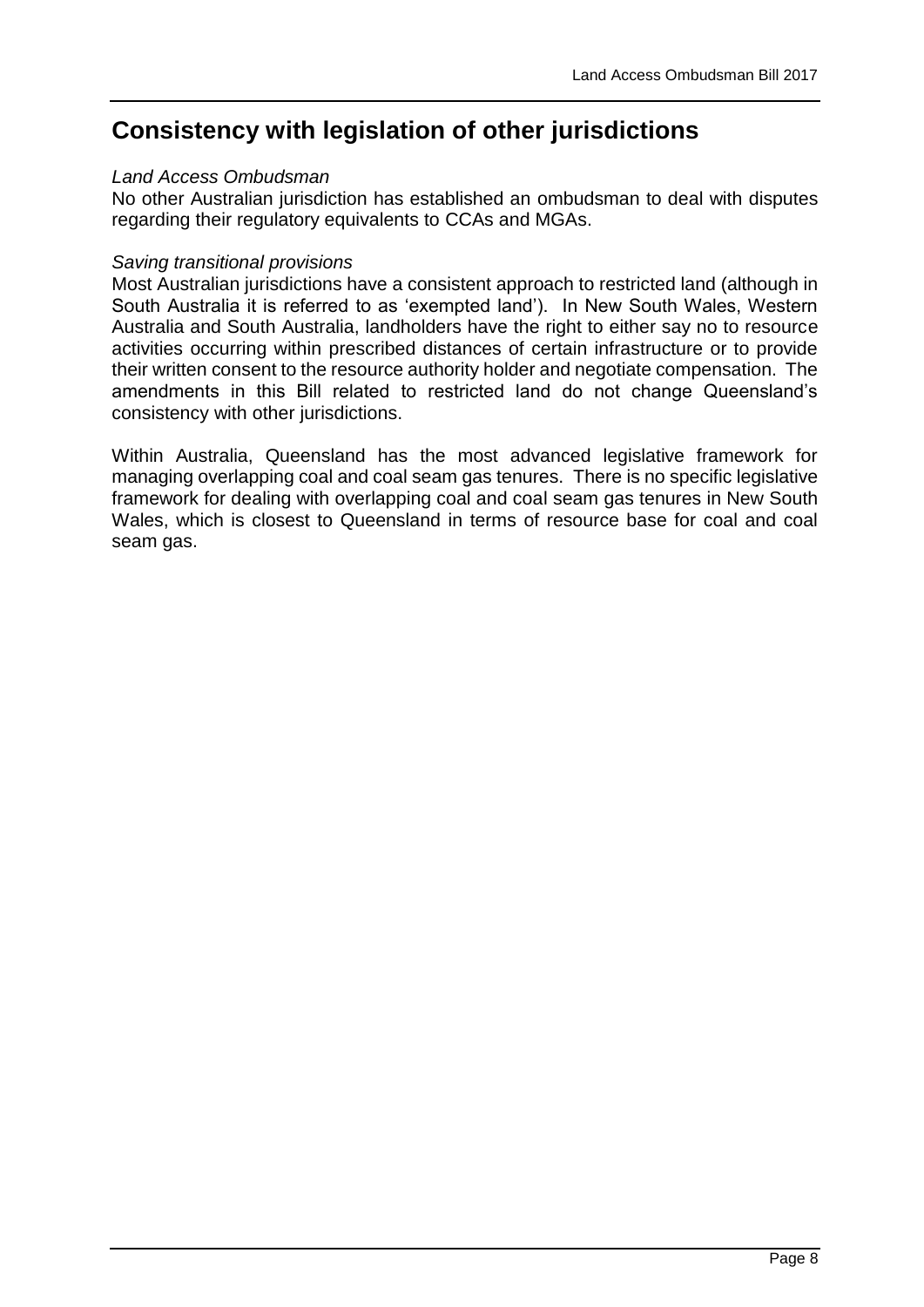# **Notes on provisions**

## **Part 1 Preliminary**

## **Division 1 Introduction**

#### **Short title**

*Clause 1* provides that the short title of the Act, when made, will be the *Land Access Ombudsman Act 2017*.

#### **Commencement**

*Clause 2* provides that the following provisions will commence on 28 September 2017:

- part 8, divisions 2, 5 and 6; and
- part 8, division 4, other than section 75.

The remaining provisions commence on a day to be fixed by proclamation.

#### **Purpose of Act**

*Clause 3* states the purpose of this Act, when made, is to facilitate the timely resolution of disputes between parties to a conduct and compensation agreement or make good agreement.

#### **How purpose is achieved**

*Clause 4* sets out that the main purpose of the Act will be achieved by appointing a land access ombudsman, establishing the Office of the Land Access Ombudsman and giving the ombudsman powers to investigate and facilitate the timely resolution of the disputes about conduct and compensation agreements or make good agreements.

#### **Act binds all persons**

*Clause 5* provides that the Act binds all persons and the State. However, the clause also specifies that the State can not be prosecuted for any offence against this Act.

## **Division 2 Interpretation**

#### **Definitions**

*Clause 6* provides that the dictionary, contained in schedule 1 of this Act, defines certain words used in the Act.

#### **What is a land access dispute**

*Clause 7* defines a land access dispute as being either a dispute between parties to a conduct and compensation agreement about an alleged breach of the agreement or a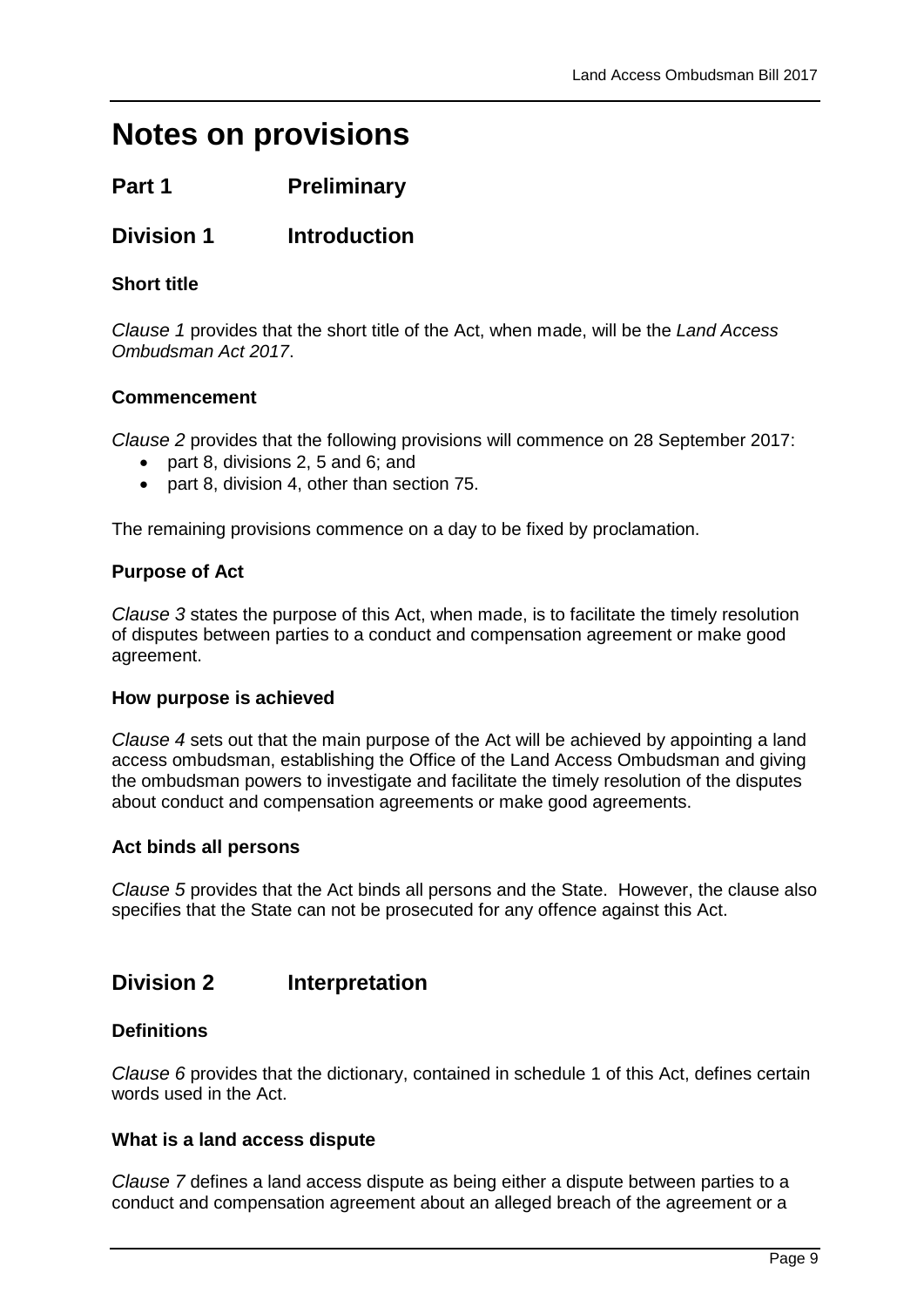dispute between parties to a make good agreement about an alleged breach of the agreement. The parties to these agreements include any successors or assigns.

#### **What is a land access dispute referral**

*Clause 8* defines a land access dispute referral as a land access dispute referred to the land access ombudsman.

## **Part 2 Land access ombudsman and office of the land access ombudsman**

**Division 1 Land access ombudsman**

### **Subdivision 1 Appointment**

#### **Land access ombudsman**

*Clause 9* establishes the land access ombudsman. The land access ombudsman is appointed by the Governor in Council.

#### **Disqualification from appointment**

<span id="page-9-0"></span>*Clause 10* declares the grounds that disqualify a person from becoming the land access ombudsman. These include conviction for an indictable offence, becoming insolvent under administration, or being guilty of misconduct of a type that could warrant dismissal from the public service.

#### **Term of appointment**

*Clause 11* provides that the land access ombudsman holds office for a term of up to three years. Reappointment is possible if the term served by that person following reappointment does not exceed ten years.

#### **Conditions of appointment**

*Clause 12* provides for the Governor in Council to specify the remuneration, allowances and entitlement to any leave of absence due to the land access ombudsman. The land access ombudsman is appointed under this Act and not under the *Public Service Act 2008*.

#### **Restriction on outside employment**

*Clause 13* provides that the land access ombudsman must not hold any other office of profit or engage in any other remunerative employment or undertaking without the Minister's prior approval.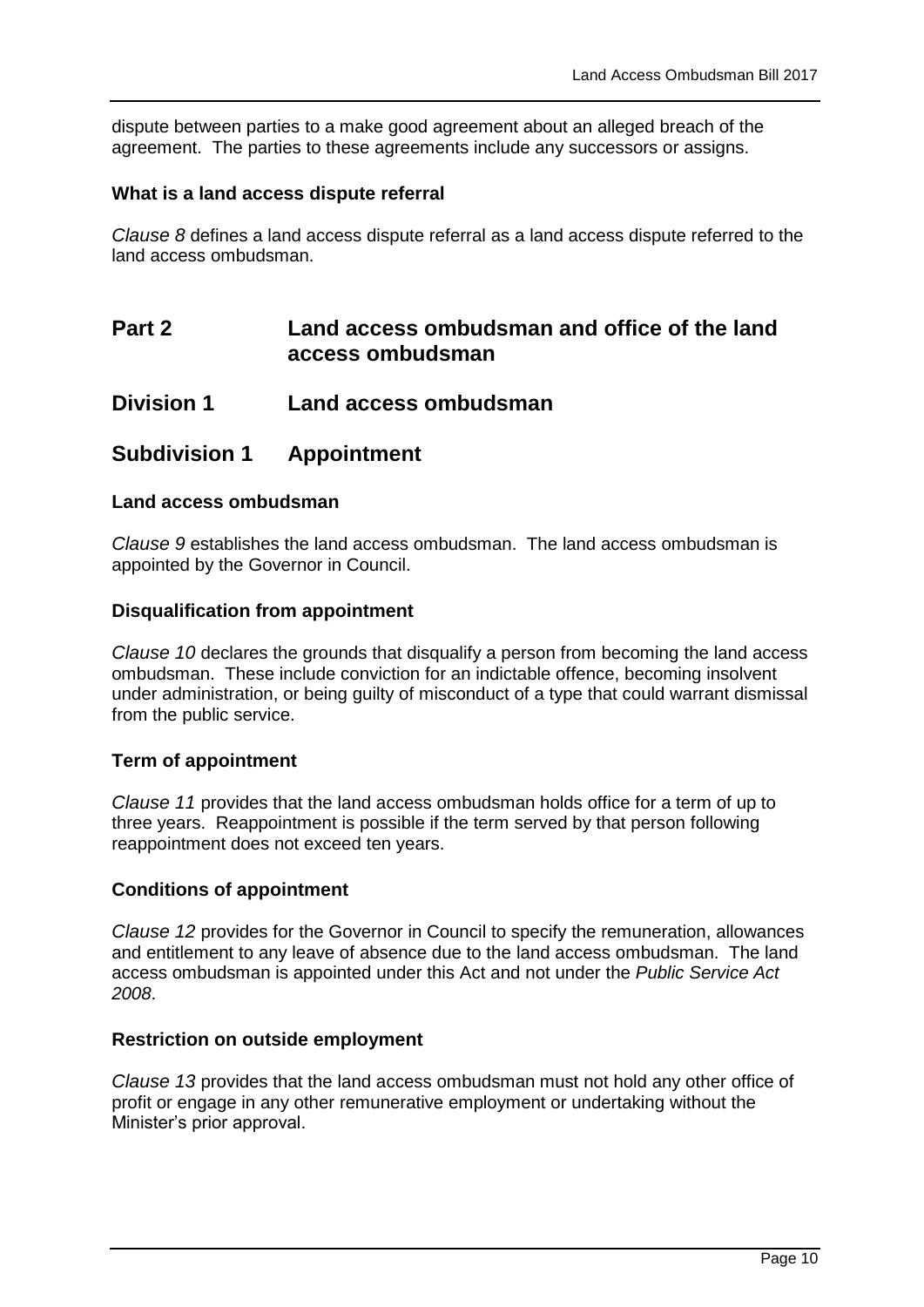#### **Termination of appointment**

*Clause 14* sets out the circumstances in which the Governor in Council may terminate the land access ombudsman's appointment. These circumstances are a contravention of the restriction on outside employment or the inability of the land access ombudsman to perform their functions due to physical or mental incapacity.

#### **Vacancy of office**

*Clause 15* provides the grounds under which the office of the land access ombudsman may become vacant; being completion of term, disqualification under [Clause 10\(](#page-9-0)1), resignation, or termination from office by the Governor in Council.

## **Subdivision 2 Functions and powers**

#### **Functions**

<span id="page-10-1"></span>*Clause 16* sets out the functions of the land access ombudsman. The ombudsman's functions are:

- to investigate and facilitate the timely resolution of land access disputes;
- to refer or recommend to departments the investigation of possible offences under clauses 53, 54, and 55, or, possible breaches of resource authorities that relate to access to land;
- to identify and advise government entities about systemic issues arising from land access disputes;
- to promote public awareness of the ombudsman's functions outlined above; and
- other functions conferred on the ombudsman under this Act or another Act.

For the purpose of this clause, 'government entities' has the meaning given under section 24 of the *Public Service 2008*.

#### **Obligations in performing functions**

*Clause 17* provides that, in performing its functions, the land access ombudsman must act independently and impartially.

#### **What land access ombudsman can not deal with**

*Clause 18* sets out the matters about which the land access ombudsman can not accept a dispute referral.

The land access ombudsman can not investigate or continue to investigate any of the following matters:

- <span id="page-10-0"></span> a conduct and compensation agreement or make good agreement that has not been entered into yet;
- a conduct and compensation agreement that is subject to the minimum negotiation period as prescribed in section 87 of the *Mineral and Energy Resources (Common Provisions) Act 2014;*
- a make good agreement the subject of a cooling-off period under section 423A of the *Water Act 2000*;
- the content of legislation or government policies;
- a decision made by Cabinet, a Minister or a chief executive: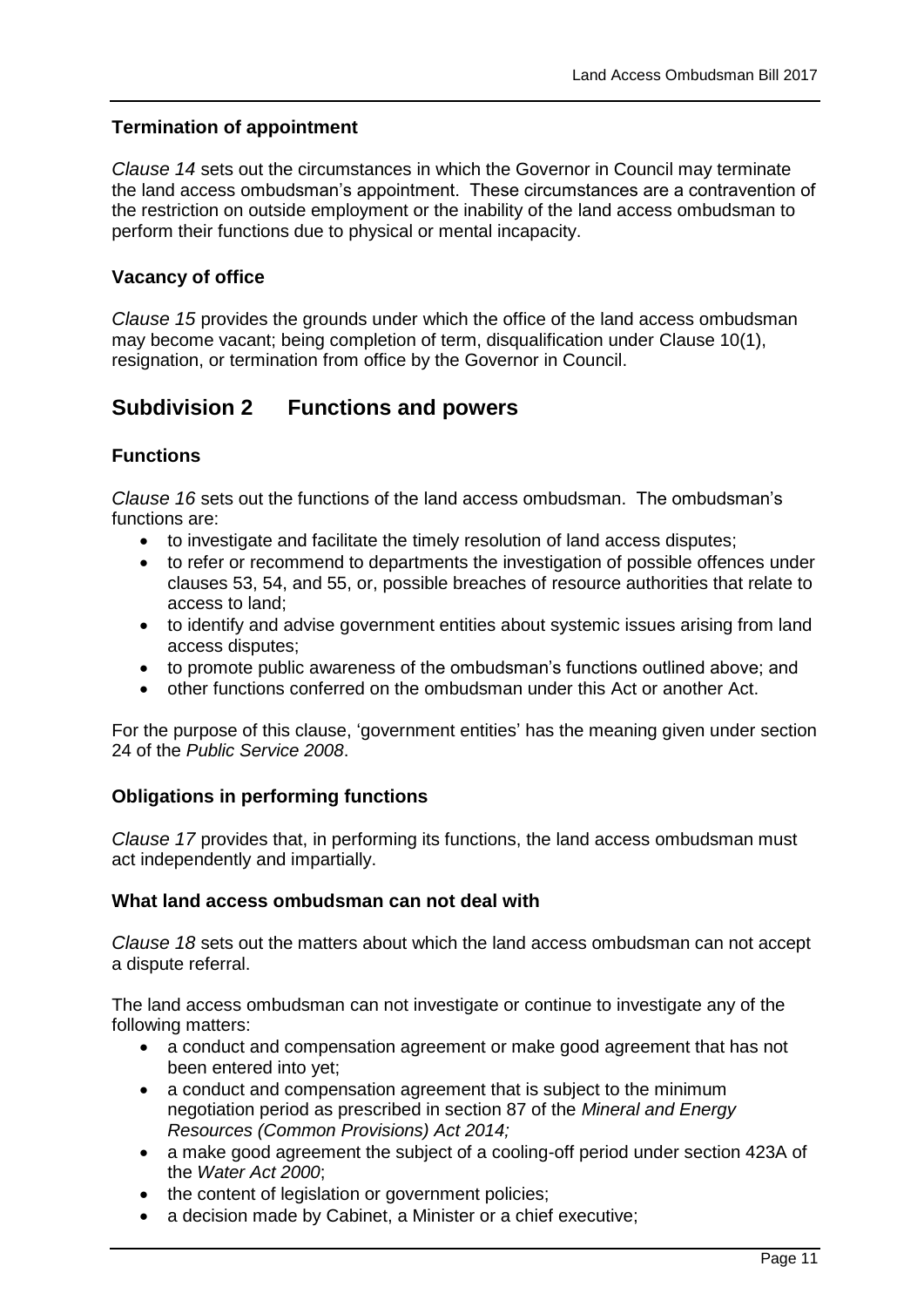- a matter that is or has been the subject of a proceeding or arbitration. This includes if during the investigation a party lodges an application with a court or commences an arbitration;
- a matter that is, or has been, the subject of an investigation by a department.

The purpose of placing these limitations on what the land access ombudsman can investigate, is to ensure that the ombudsman is available to parties only for the purpose for which it was established – that is, to facilitate to the timely resolution of current land access disputes.

Further, these limitations ensure the ombudsman can not be used as a form of 'appeal body' by which a party, dissatisfied with the outcome of a previous investigation or decision, may attempt to change the outcome of the previous process.

#### **General powers**

*Clause 19* provides the general powers the land access ombudsman needs to perform its functions. The ombudsman has power to do all things necessary or convenient to be done in performing the ombudsman's functions.

#### **Land access ombudsman not subject to direction**

*Clause 20* establishes the independence of the land access ombudsman by stipulating that the ombudsman is not subject to direction by anyone:

- about the way in which the ombudsman performs the functions;
- about prioritisation of the investigation for a dispute referral; or
- about any action taken by ombudsman taken under part 4.

This clause ensures the ombudsman's independence from direction. Independence from direction is an essential trait of ombudsmen, which are well-recognised and trusted bodies known for independent, accessible and impartial review and investigation.

## **Subdivision 3 Miscellaneous**

#### **Preservation of rights**

*Clause 21* provides that an officer of the public service who is appointed as the land access ombudsman will retain all rights accrued or accruing as an officer of the public service, and at the end of the person's term of office or resignation as the land access ombudsman, the person's service as the land access ombudsman is taken to be service of a like nature in the public service.

#### **Acting land access ombudsman**

*Clause 22* allows the Minister to appoint an acting land access ombudsman during any vacancy or when the ombudsman is absent or unable to perform their duties. This appointment is limited to six months in any twelve month period. As with the land access ombudsman, an acting land access ombudsman is appointed under the provisions of the Land Access Ombudsman Act, not the *Public Service Act 2008*.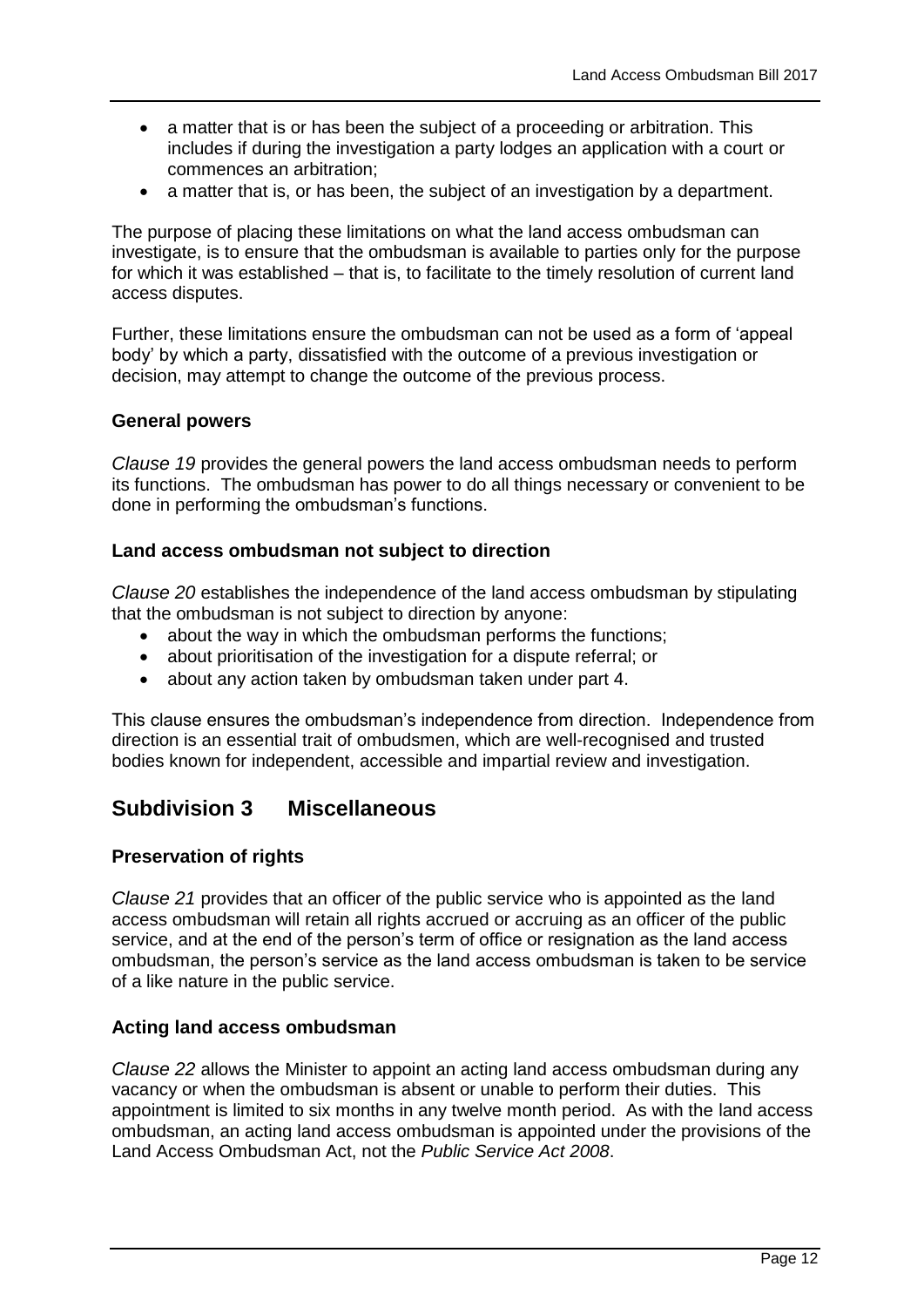## **Division 2 Office of the Land Access Ombudsman**

#### **Office of the Land Access Ombudsman**

*Clause 23* establishes the Office of the Land Access Ombudsman which consists of the ombudsman and the officers of the land access ombudsman. The purpose of the office is to help the land access ombudsman perform the ombudsman's functions.

#### **Control of office**

*Clause 24* provides that the land access ombudsman controls the Office of the Land Access Ombudsman. This is essential to ensure the independence of the ombudsman from direction or control.

#### **Finances of office**

*Clause 25* establishes that the Office of the Land Access Ombudsman is a part of the administering department for the purpose of applying the *Financial Accountability Act 2009*.

#### **Officers**

*Clause 26* provides that officers of the Office of the Land Access Ombudsman are to be appointed under the *Public Service Act 2008*. This means that the officers are part of the public service and retain all rights under the *Public Service Act 2008*.

#### **Issue of identity card**

*Clause 27* provides for the issue of an identity card to each officer of the Office of the Land Access Ombudsman. The card is to identify the person as an officer, state an expiry date, and contain a recent photo and signature of the officer.

#### **Production or display of identity card**

*Clause 28* sets out that when exercising a power in relation to another person in their presence, an officer of the Office of the Land Access Ombudsman must produce their identity card for inspection prior to exercising a power, or have it clearly visible when exercising the power. If it is not practicable to produce the identify card prior to the exercise of a power, the officer must produce the card for inspection at the first reasonable opportunity.

#### **Return of identity card**

<span id="page-12-0"></span>*Clause 29* provides for the return of a person's identity card within 21 days upon the end of a person's office as an officer of the Office of the Land Access Ombudsman.

Where an officer fails to return their identity card and does not have a reasonable excuse, a maximum penalty of 20 penalty units applies. The penalty, including its level, is considered appropriate as it is consistent with similar provisions in other legislation that establish ombudsmen in Queensland.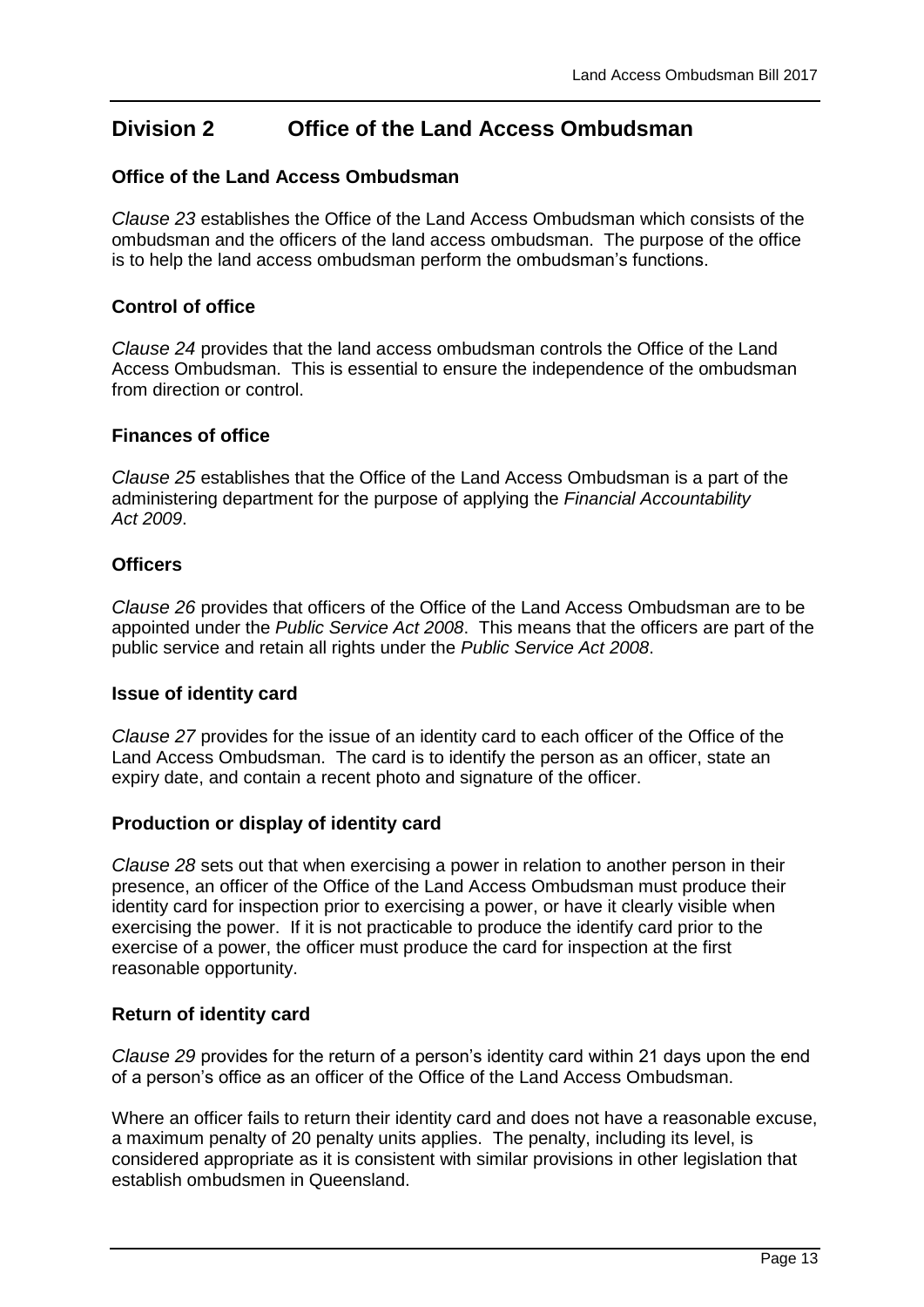#### **Officers not subject to outside direction**

*Clause 30* provides that officers of the Office of the Land Access Ombudsman are subject to direction only from within the land access ombudsman's office on the exercise of powers of investigation and the priority given to investigations. This provision is to ensure the independence of the land access ombudsman's office.

#### **Alternative staffing arrangements**

*Clause 31* provides that the land access ombudsman may arrange for staff to be made available to the ombudsman from other government entities if required. This arrangement will need to be negotiated with the chief executive of the government entity.

These officers will remain employees of the originating agency but will be considered officers of the Office of the Land Access Ombudsman for the period their services are made available.

## **Part 3 Referral and investigation of land access disputes**

### **Division 1 Referral of land access disputes**

#### **Land access dispute may be referred**

<span id="page-13-0"></span>*Clause 32* provides that a land access dispute may only be referred to the land access ombudsman by a party to a conduct and compensation agreement or a make good agreement. Unless the party is a person with an impaired capacity under the *Guardianship and Administration Act 2000,* a land access dispute can not be referred by a third party.

A land access dispute may only be referred if the party has made a reasonable attempt to resolve the dispute with the other party. An example of a reasonable attempt would be attempts, made in good faith and at reasonable times, to establish contact with the other party for the purpose of discussing the issue the subject of the dispute.

#### **How land access dispute may be referred**

*Clause 33* provides that a party to a land access dispute may refer the dispute to the land access ombudsman orally, or in the approved form. It also provides that the ombudsman may refuse to investigate or continue an investigation until a referral made orally is remade in a form approved under [Clause 64.](#page-23-0)

The ombudsman may assist a party to make a land access dispute referral where the party asks for assistance from the ombudsman.

#### **Protection from liability for referring land access dispute**

*Clause 34* provides that where a conduct and compensation agreement or make good agreement includes a dispute resolution process other than that provided under this Act, a party to that agreement who refers a dispute to the land access ombudsman does not incur a civil liability if they have breached the dispute resolution condition.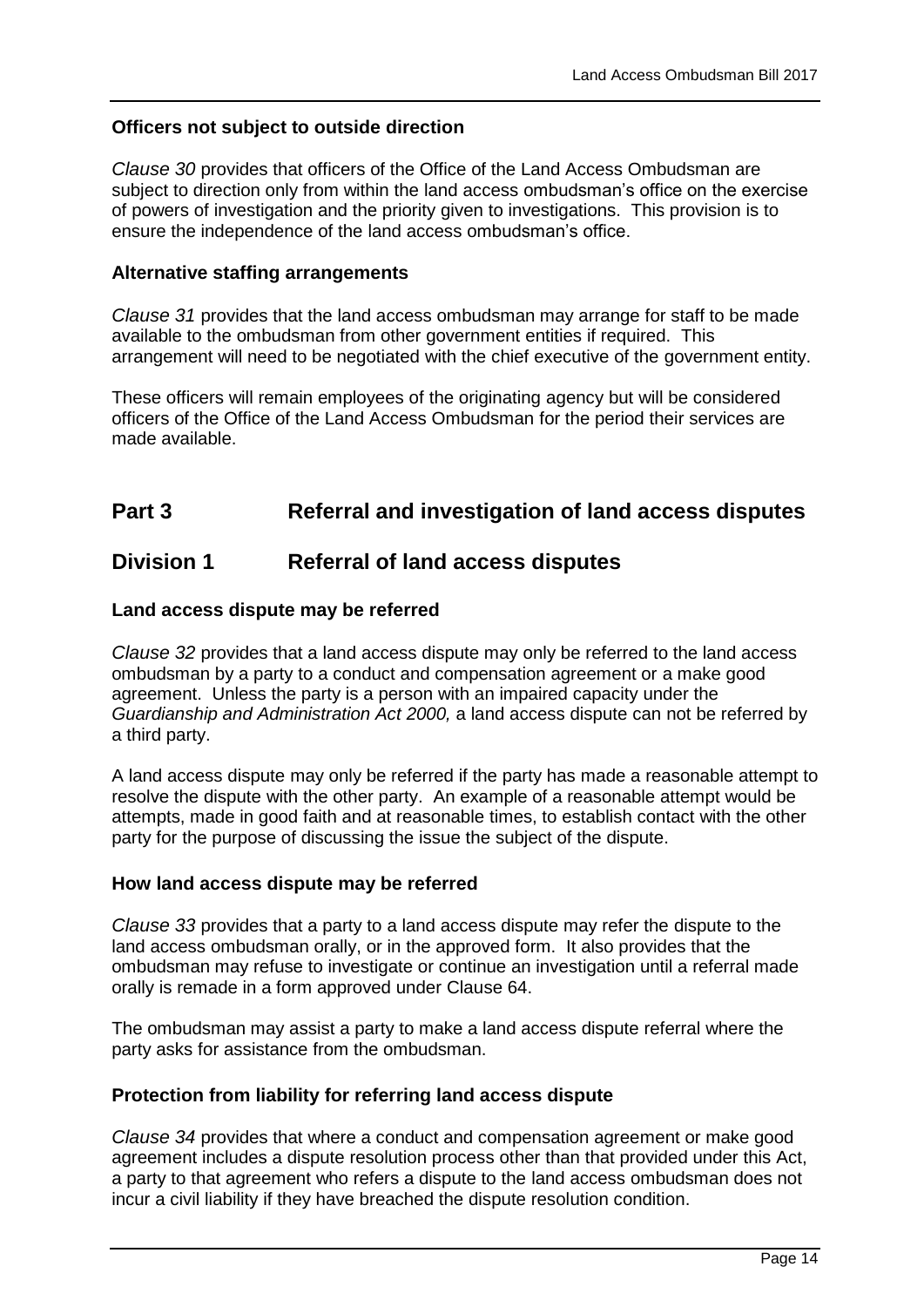This ensures that parties are able to access the land access ombudsman's no-cost dispute resolution services without complying with any dispute resolution clauses and risking civil liability for breach of their agreement.

#### **Preliminary inquiry**

<span id="page-14-0"></span>*Clause 35* empowers the land access ombudsman to make reasonably necessary inquiries to determine whether a land access dispute referral should be accepted, and requires parties to the land access dispute to give the ombudsman reasonable help in the conduct of any preliminary inquiry.

#### **Acceptance or refusal of referral**

<span id="page-14-1"></span>*Clause 36* outlines the responses that the land access ombudsman may make to a land access dispute referral*,* outlines the grounds under which the ombudsman must refuse the referral, and provides guidance for the ombudsman in determining when it may refuse the referral.

After receiving a land access dispute referral, the ombudsman may accept the land access dispute referral, refuse to accept the land access dispute referral, or give a direction under [Clause 37](#page-15-0) that the party make a reasonable attempt to resolve the dispute with the other party.

This clause provides that the land access ombudsman must refuse to accept the land access dispute referral if it pertains to a matter the ombudsman can not investigate (as prescribed in [Clause 18\(](#page-10-0)1)).

The ombudsman must also refuse to accept a land access dispute referral if satisfied that the referring party has not complied with [Clause 32\(](#page-13-0)2), which requires a referring party to first have made a reasonable attempt to resolve their dispute with the other party prior to referring the dispute.

The ombudsman may be satisfied that a party has made a reasonable attempt to resolve their dispute even if they have not used or attempted to use the dispute resolution clauses of their agreement (or, in the case of a make good agreement, the statutory dispute resolution process of chapter 3, part 5, division 4 of the *Water Act 2000*).

The ombudsman is not precluded from being satisfied that a party has made a reasonable attempt to resolve their dispute before accepting the referral because the party has not used, or attempted to use, any dispute resolution clause available in their agreement (or, in the case of a make good agreement, the statutory dispute resolution process of chapter 3, part 5, division 4 of the *Water Act 2000*).

The ombudsman must also refuse to accept the land access dispute referral if satisfied:

- that the referral is frivolous or vexatious or has not been made in good faith;
- the subject matter of the referral is trivial:
- that in the circumstances, the investigation of the matter the subject of the land access dispute is unnecessary or unjustifiable; or
- the party making the referral has not given the ombudsman reasonable help when the ombudsman was conducting preliminary inquiries into whether a land access dispute should be accepted.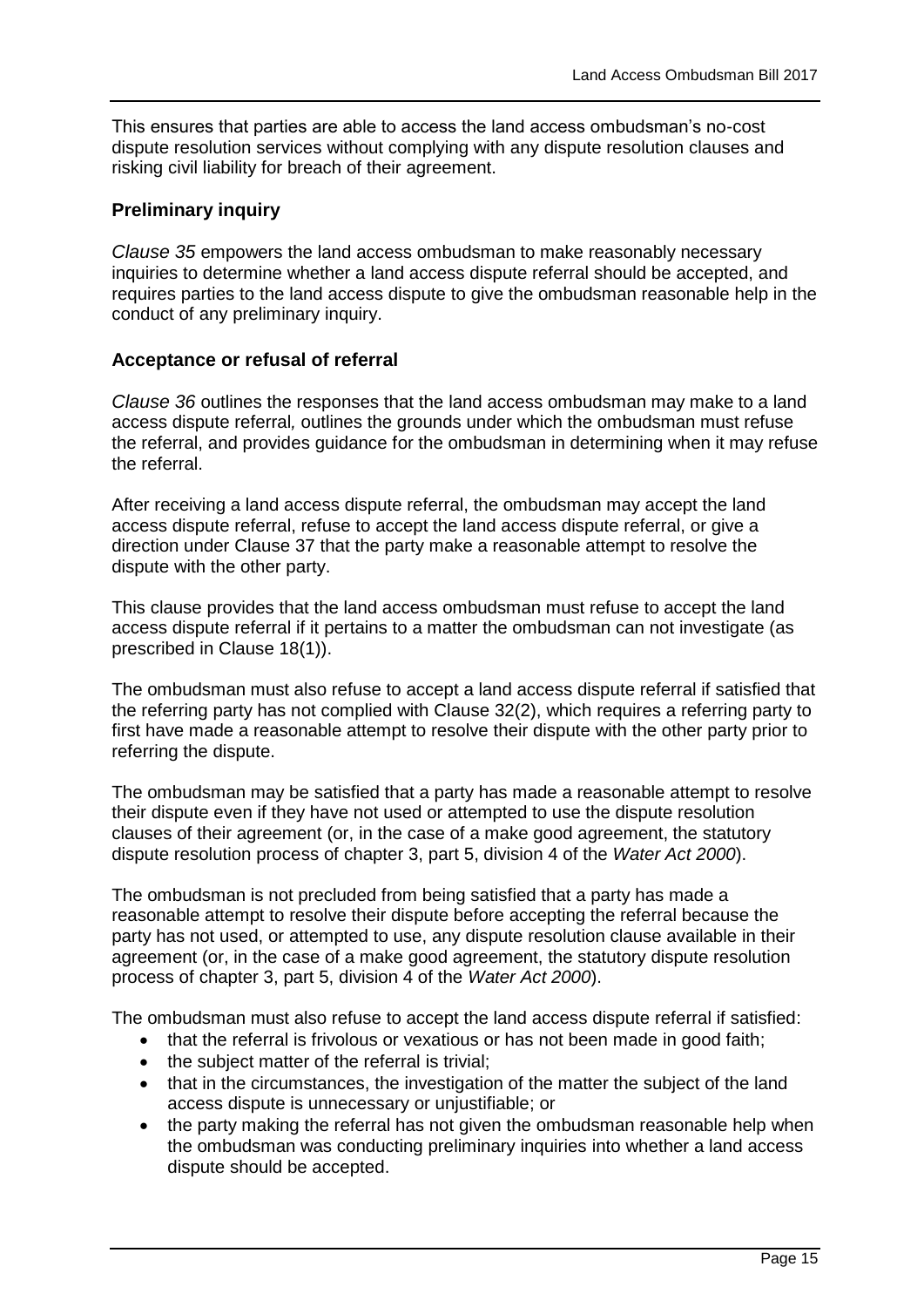Parties are obligated to provide the ombudsman with reasonable help when the ombudsman is conducting an inquiry into whether a land access dispute referral should be accepted under [Clause 35.](#page-14-0)

#### **Direction to make reasonable attempt to resolve**

<span id="page-15-0"></span>*Clause 37* provides the land access ombudsman with the discretion to direct a party that has referred their land access dispute to the ombudsman to make a reasonable attempt to resolve their dispute if the ombudsman is reasonably satisfied that the party has not already made this attempt. If satisfied that the party has complied with the direction, the ombudsman may accept the referral.

#### **Actions by land access ombudsman after refusal**

*Clause 38* describes the process the land access ombudsman must follow after refusing to accept, or refusing to continue to investigate, a land access dispute referral. This includes giving the referring party notice of the decision and referring a matter arising from the dispute to a regulator where appropriate.

#### **Withdrawal of land access dispute referral**

*Clause 39* provides the process for a referring party to withdraw its land access dispute referral.

When withdrawing the referred dispute, the party is required to comply with any requirements outlined in a procedural guideline under [Clause 65.](#page-24-0) Where a party has withdrawn their referral, the ombudsman is required to notify the other party that the referral has been withdrawn.

## **Division 2 Investigation of land access dispute referrals**

## **Subdivision 1 General**

#### **Notice of investigation**

<span id="page-15-1"></span>*Clause 40* outlines the notification requirements the land access ombudsman is required to comply with if the ombudsman decides to accept a land access dispute referral, and the requirements for an investigation notice.

#### **Investigation procedure**

*Clause 41* provides that the land access ombudsman may regulate the procedure for an investigation in the way the ombudsman considers appropriate, unless the Act provides otherwise.

Where practicable, the procedure used to resolve disputes must use a non-binding or non-determinative alternative dispute resolution process. The alternative dispute resolution process may be of any type, including case appraisal, conciliation or mediation.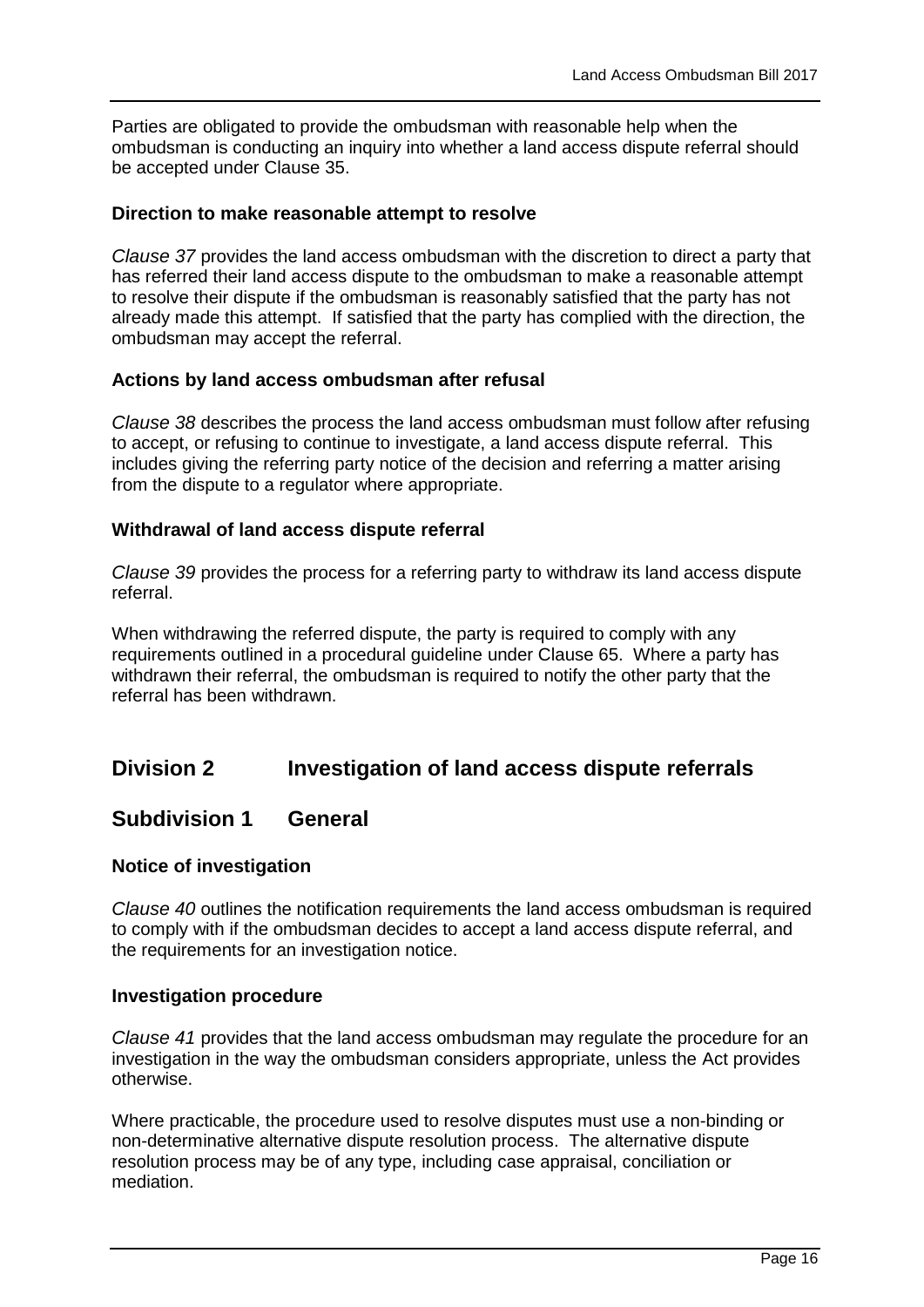When carrying out the investigation, the land access ombudsman:

- is not bound by the rules of evidence, but must comply with natural justice;
- may hold meetings and conduct interviews for the investigation;
- may make inquiries the ombudsman considers to be appropriate including consulting with an entity with relevant technical expertise about the land access dispute referral and requesting information from government entities relevant to a land access dispute referral;
- may advise each party about the merits of their position in relation to the land access dispute referral;
- may provide a party with information about entities that provide advice, treatment or care, if the ombudsman considers a party would benefit from health advice, treatment or care; and
- must act in a way that is fair, reasonable, just and timely and maintains confidentiality.

Nothing said by a person to the land access ombudsman or an officer of the Office of the Land Access Ombudsman in an alternative dispute resolution process during an investigation is admissible in evidence in a proceeding without the person's consent. This will ensure that parties are able to undertake full and frank discussions to resolve the dispute without risk of anything that has been said later being adduced as evidence in a proceeding (for example, where the parties fail to come to an agreement in the ombudsman's alternative dispute resolution process and later take their dispute to the Land Court for a determination).

## **Subdivision 2 Powers to require information or attendance**

#### **Power to require particular information**

<span id="page-16-0"></span>*Clause 42* confers powers on the land access ombudsman to require from a party to a referred dispute stated documents or information. The ombudsman's power to require documents under this clause extends only to documents or information that are pertinent to the investigation of the land access dispute referral.

The ombudsman makes the request for the documents or information by providing a written notice to the party. The written notice may be included in an investigation notice given to the party under [Clause 40.](#page-15-1)

Parties are required to comply with this requirement unless they have a reasonable excuse. A maximum penalty of 100 penalty units applies where a party fails to provide a document or information without a reasonable excuse. The penalty, including its level, is considered appropriate as it is consistent with similar provisions in other legislation that establish ombudsmen in Queensland.

It is a reasonable excuse to fail to comply with the requirement where the document or information is not in the party's possession or control, or where the party has taken all reasonable steps to obtain the documents or information from another person, but that person has refused to provide it. It is also a reasonable excuse for an individual to fail to comply where providing the documents or information would tend to incriminate them or expose them to a penalty.

This has been identified as a potential fundamental legislative principles issue, concerning the exclusion of the privilege against self-incrimination. This clause expressly affords individuals the privilege against self-incrimination or exposure to a penalty and is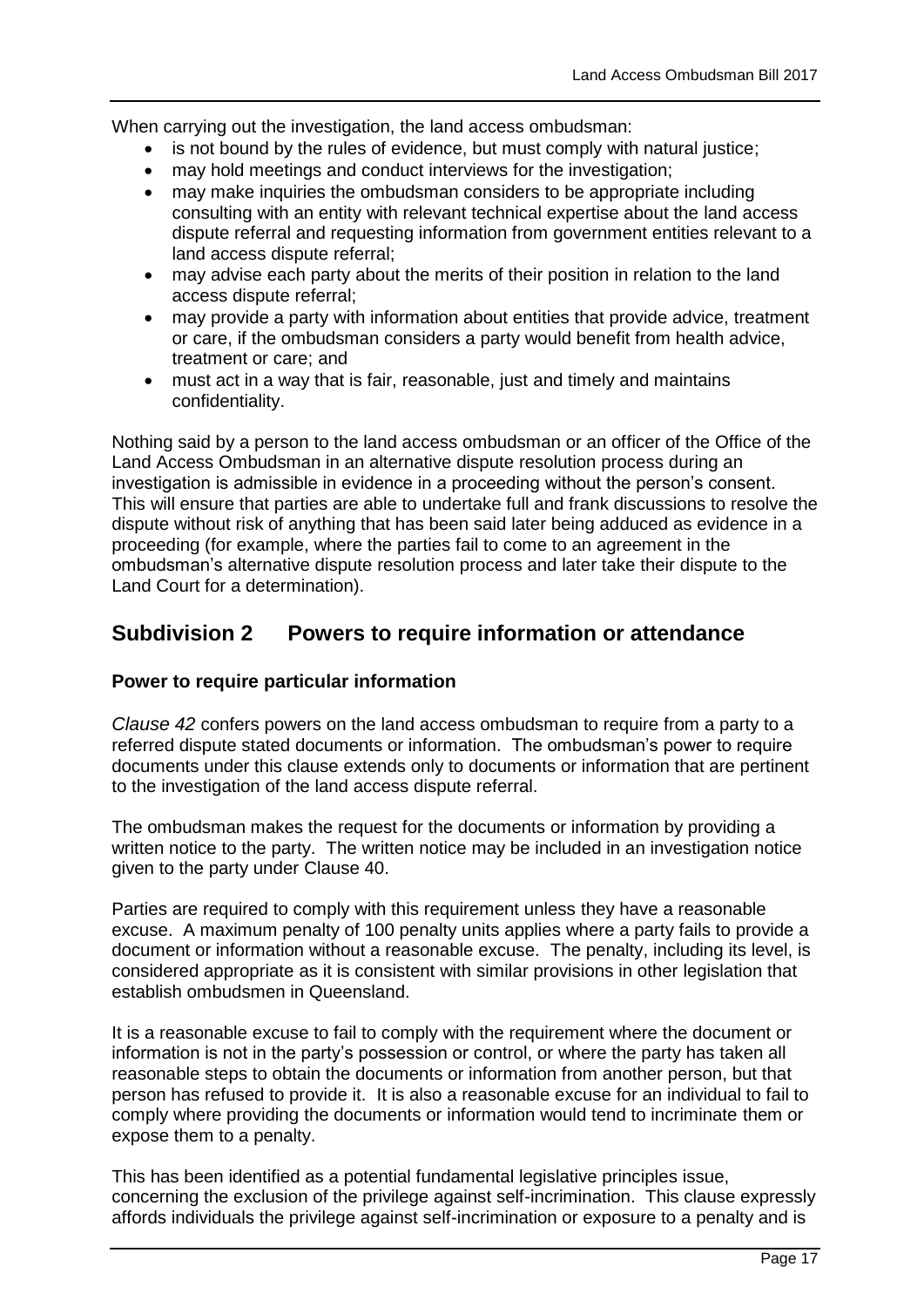in line with the common law privilege against self-incrimination, which applies only to individuals. This provision does not apply to corporations as they are not afforded this privilege under common law.

A party is not obligated to disclose a document or information when required by the ombudsman under this clause if the document or information is protected by legal professional privilege, or it is a communication of an admission made by a party before the land access referral was made in the course of negotiations to attempt to settle the land access dispute between the parties.

#### **Power to require attendance**

<span id="page-17-0"></span>*Clause 43* confers powers on the land access ombudsman to require a party to attend a meeting and answer any questions the land access ombudsman asks which are pertinent to the investigation of the land access dispute referral.

Parties are required to comply with this requirement unless they have a reasonable excuse. A maximum penalty of 100 penalty units applies where a party fails to comply with the requirement and does not have a reasonable excuse. The penalty, including its level, is considered appropriate as it is consistent with similar provisions in other legislation that establish ombudsmen in Queensland.

It is a reasonable excuse for a party who is an individual to fail to answer a question if doing so may tend to incriminate them or expose them to a penalty. This has been identified as a potential fundamental legislative principles issue, concerning the exclusion of the privilege against self-incrimination. This clause expressly affords individuals the privilege against self-incrimination or exposure to a penalty and is in line with the common law privilege against self-incrimination, which applies only to individuals. This provision does not apply to corporations as they are not afforded this privilege under common law.

Parties may, at their own cost, be represented by another person at a meeting if the land access ombudsman gives permission. The ombudsman must not unreasonably withhold that permission.

### **Subdivision 3 Power to enter**

#### **Definitions for subdivision**

<span id="page-17-1"></span>*Clause 44* outlines the definitions that apply to Subdivision 3.

#### **Power to enter dispute land**

*Clause 45* provides that if the land access ombudsman has accepted the land access dispute referral about a conduct and compensation agreement or make good agreement and wishes to enter the land subject to the agreement (the dispute land) for the investigation, the ombudsman may only do this with the consent of prescribed persons.

If the ombudsman wishes to enter dispute land when investigating a dispute about a conduct and compensation agreement, the ombudsman may enter the dispute land when the ombudsman has obtained the consent of:

 the party to the land access dispute who is the owner or occupier of the dispute land;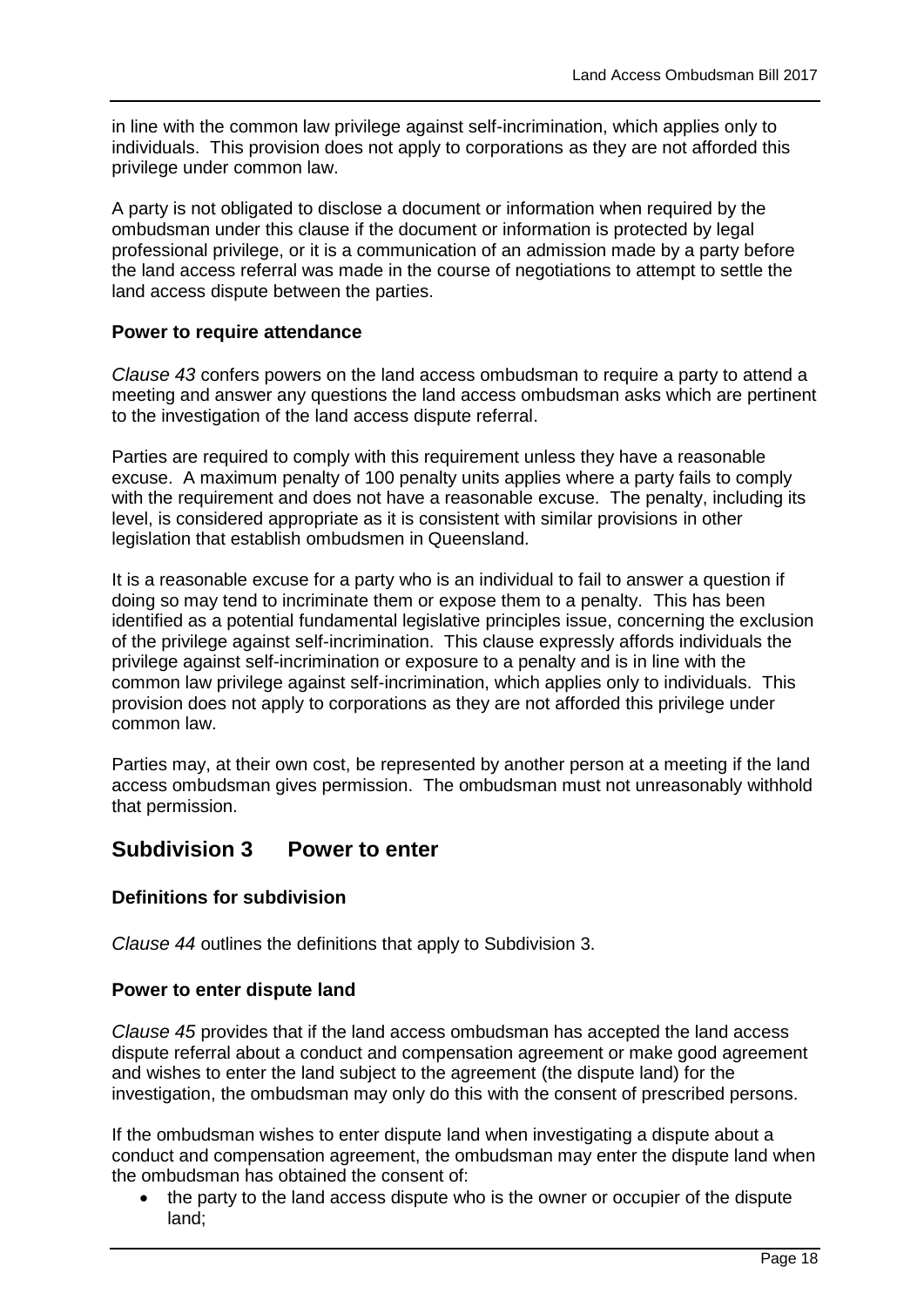- any owner of the dispute land who is not a party to the land access dispute;
- any occupier of the dispute land who is not a party to the land access dispute;
- a resource authority holder if on the dispute land there is:
	- a coal mine with a safety and health management system in place;
	- $-$  a mine with a safety and health management system in place;
	- $-$  an operating plant with a safety management system in place.

If the ombudsman wishes to enter dispute land when investigating a dispute about a make good agreement, the ombudsman may enter the dispute land when the ombudsman has obtained the consent of:

- the party to the land access dispute who is the bore owner;
- any owner of the dispute land who is not a party to the land access dispute;
- any occupier of the of the dispute land who is not a party to the land access dispute.

When obtaining any of the relevant abovementioned consents, the ombudsman must comply with [Clause 48.](#page-18-0)

The land access ombudsman's power of entry is subject to any conditions placed on the consent by the relevant party (or parties) and the power ceases if the consent is withdrawn.

A fundamental legislative principle issue related to these entry provisions has been identified. However, the entry powers have been appropriately tailored to meet the purposes of the Act. The entry provisions have been narrowed to entry by consent only, and entry is limited to the land the subject of the dispute being investigated by the ombudsman.

The powers exercisable upon entry are limited to actions for the purposes of the land access ombudsman's functions (of investigating and facilitating the resolution of land access disputes).

#### **Application of ss 47—49**

*Clause 46* clarifies that clauses 47, 48 and 49 apply to the land access ombudsman if the ombudsman intends to ask a person for consent to enter the land subject to the agreement.

#### **Incidental entry to ask for access**

*Clause 47* provides that for the purpose of obtaining consent, the land access ombudsman may:

- enter land around premises on the dispute land to an extent that is reasonable to make contact; or
- enter part of the land the ombudsman reasonably believes the public may ordinarily enter when they wish to contact an occupier of the dispute land.

#### **Matters land access ombudsman must tell person**

<span id="page-18-0"></span>*Clause 48* provides that before requesting consent for entry to the land subject to the conduct and compensation agreement or make good agreement, the land access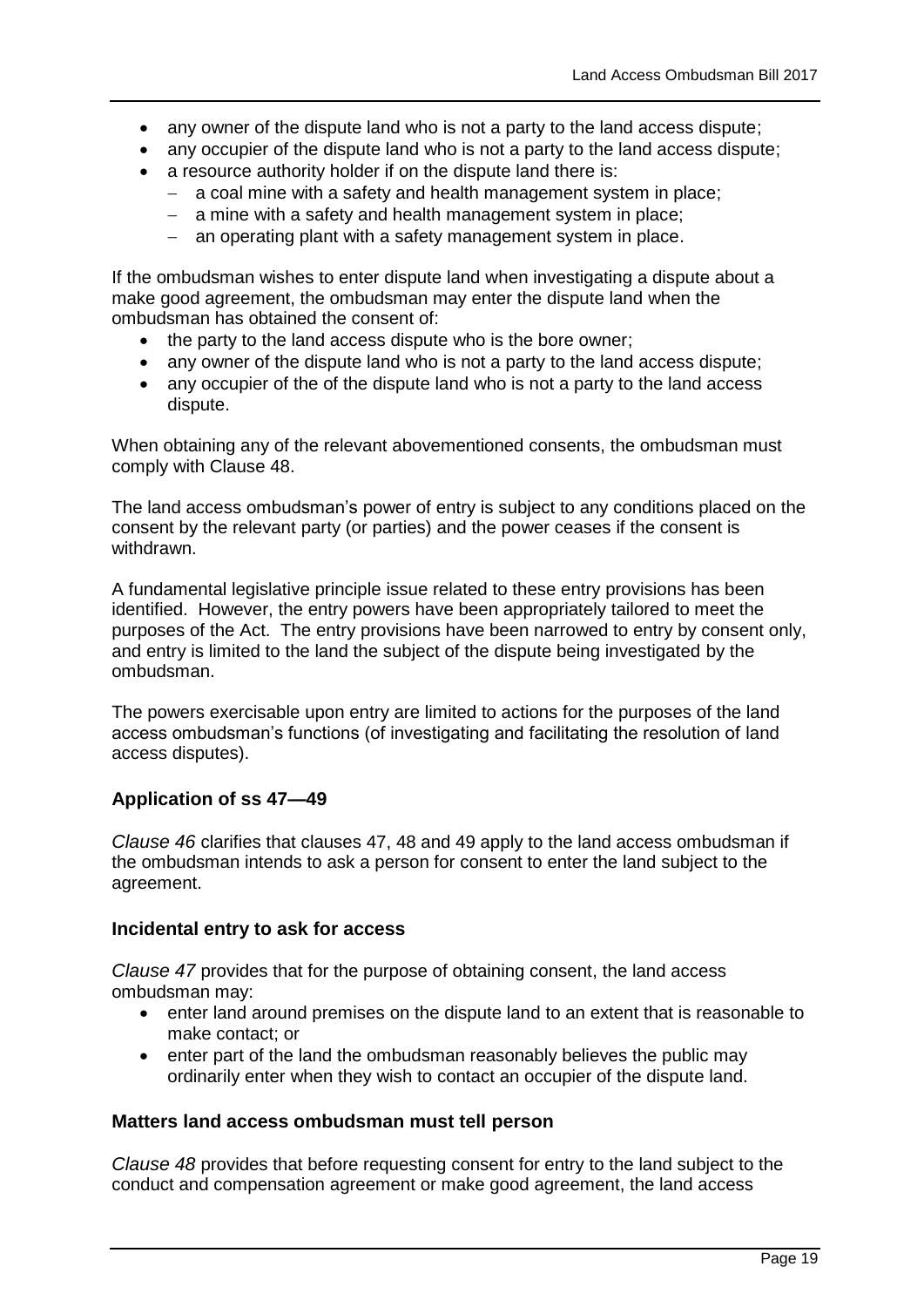ombudsman must give a reasonable explanation to the owner, occupier, bore owner or resource authority holder:

- about the purpose of the entry, including the powers intended to be exercised;
- that the person does not have to consent to the entry; and
- consent may be given subject to conditions and may be withdrawn at any time.

#### **Consent by acknowledgement**

*Clause 49* provides that the land access ombudsman may ask a party to sign an acknowledgement of consent regarding the land access ombudsman's proposed entry to land. If requested, the acknowledgement must contain particular information, including the purpose of the entry, the powers to be exercised and any conditions attached to the consent.

The ombudsman must give a copy of the acknowledgement to the party immediately after the party signs it.

Where an issue arises in a proceeding about whether a party consented to the ombudsman's entry, and an acknowledgement which complies with the requirements prescribed in this clause is not produced in evidence, then the onus of proof is on the person relying on the lawfulness of the entry to prove consent had been obtained.

#### **General powers of land access ombudsman after entering dispute land**

<span id="page-19-0"></span>*Clause 50* provides that once the land access ombudsman has entered dispute land, the ombudsman may do anything reasonably necessary on the dispute land for the purposes of the function under [Clause 16\(](#page-10-1)a).

The ombudsman's entry will be subject to any conditions attached to the consent. Additionally, the ombudsman may not take a thing, or a sample of a thing, from the dispute land.

## **Part 4 Actions by land access ombudsman**

#### **Notice about outcome of investigation**

<span id="page-19-1"></span>*Clause 51* provides for the process following the land access ombudsman's investigation. Once the investigation has been finalised, the ombudsman must give the parties to the dispute referral a written notice.

If the dispute referral was resolved between the parties of the conduct and compensation agreement or make good agreement as a result of the land access ombudsman's investigation, the written notice must include details of the resolution of the dispute.

If the land access dispute referral is not resolved as a result of the investigation, the written notice must include:

- advice about the merits of the parties' positions in the land access dispute referral and the reasons for the advice; and
- recommendations about how the land access dispute referral could be resolved and the reasons for the recommendations.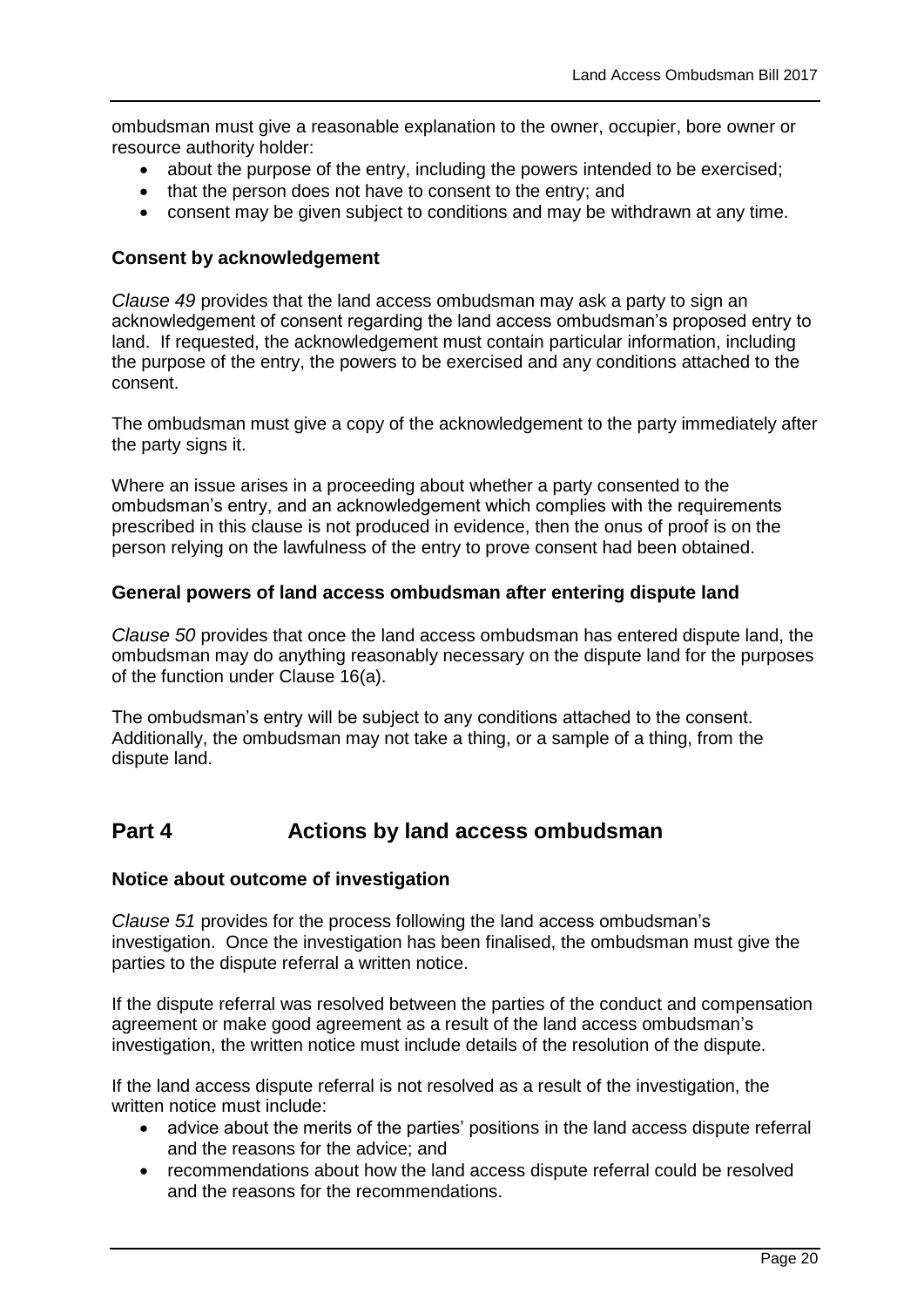The advice of the land access ombudsman about the merits of the parties' positions is intended to relate to the detail of the land access dispute and should not include any communications of an admission made by a party, before the land access dispute referral was made or in the course of negotiations to resolve the land access dispute.

The written notice only provides information or advice to the parties; it is not binding.

If a party to a conduct and compensation agreement or make good agreement has provided the land access ombudsman confidential information for a land access dispute referral, the written notice must state that the ombudsman has relied on confidential information given by a party to the dispute, without disclosing what that document or information is.

Before issuing a notice under subclause (2), the ombudsman first must give the parties a draft notice and invite them to make a submission, either orally or in writing, about the notice within the stated reasonable period. The ombudsman must have regard to any submission before issuing the notice.

This clause does not apply if an investigation has been:

- discontinued under [Clause 18\(](#page-10-0)2);
- the land access dispute referral has been withdrawn; or
- the dispute has been resolved between the parties other than by way of the investigation by the land access ombudsman.

#### **Evidentiary provision**

*Clause 52* provides that a notice given by the land access ombudsman under [Clause 51](#page-19-1) is admissible in a court or arbitration proceeding about the land access dispute as evidence of the matters in the notice. The notice is not binding on the Land Court or arbitrator.

#### **Recommendation about Resource Act offence or resource authority breach**

<span id="page-20-0"></span>*Clause 53* allows the land access ombudsman the discretion to notify a chief executive of the administering department where the ombudsman reasonably suspects a resource authority holder or resource tenure holder has:

- committed, is committing or is likely to commit an offence against a Resource Act; or
- breached, is breaching or is likely to breach a condition of a resource authority that relates to land access.

If the ombudsman proposes to give a notice to the chief executive about the possible authority breach or offence, the ombudsman must allow an opportunity for the resource authority holder or resource tenure holder to make a submission to the ombudsman. The ombudsman may set a period within which the submission must be received. When finalising the notice to give to the chief executive, the ombudsman must have regard to any of the submissions made.

After having regard to any submission from the resource authority holder or resource tenure holder, the ombudsman may give a notice to the chief executive (natural resources and mines) recommending the investigation of the possible offence or authority breach, and the notice must include details of the possible offence or authority breach.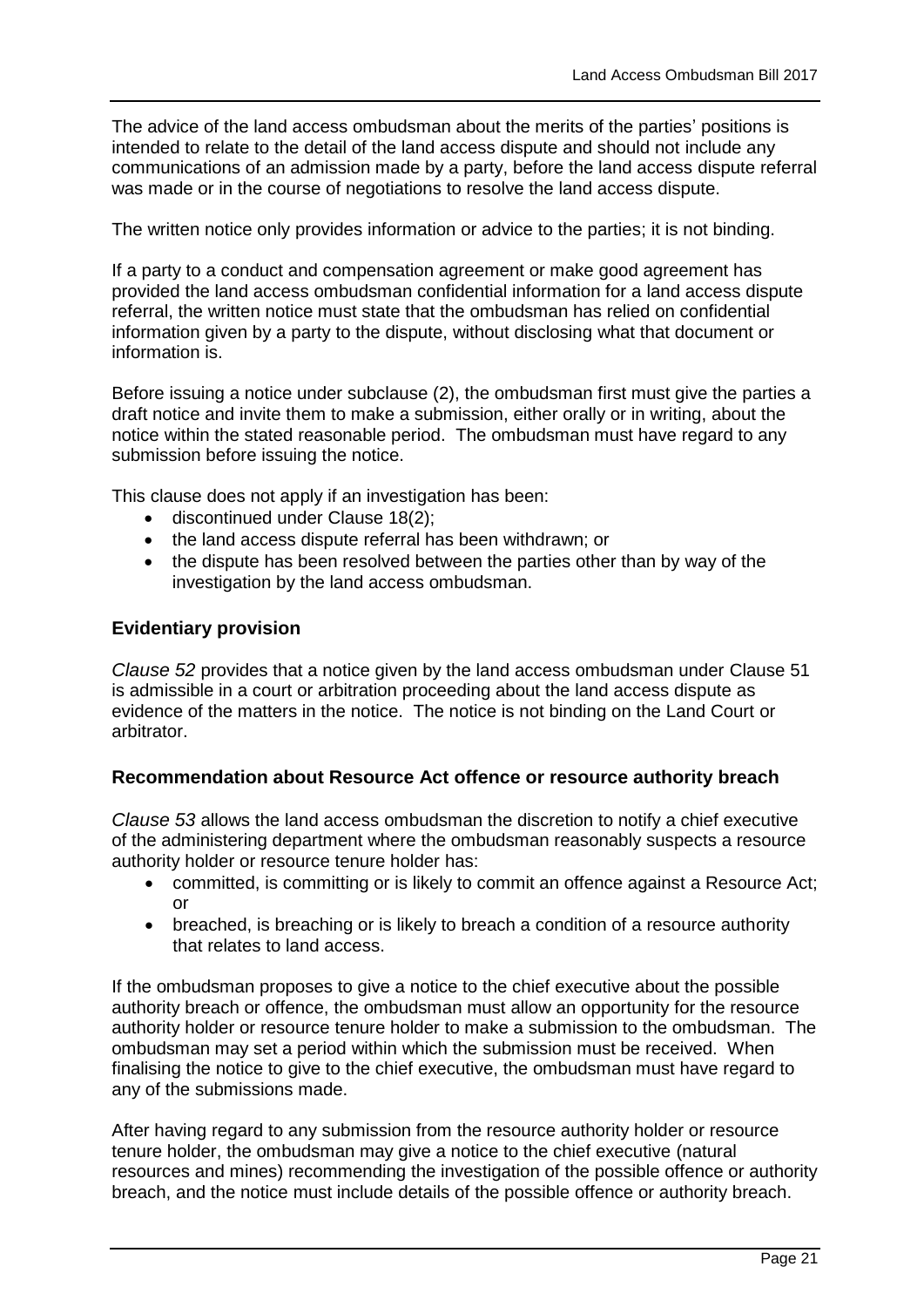The notice may disclose information to the chief executive (natural resources and mines) relevant to the possible offence or possible authority breach. It may also include a copy of the notice given to the parties about the dispute in [Clause 51.](#page-19-1)

#### **Recommendation about offence against Water Act 2000**

<span id="page-21-0"></span>*Clause 54* provides the land access ombudsman the discretion to notify a chief executive of the administering department where the ombudsman reasonably suspects a resource tenure holder or resource tenure holder (that is a party to the investigated make good agreement) has committed, is committing, or is likely to commit an offence against Chapter 3 of the *Water Act 2000*.

If the ombudsman proposes to give a notice to the chief executive about the possible offence, the ombudsman must allow an opportunity for the resource authority holder or resource tenure holder to make a submission to the ombudsman. The ombudsman may set a period within which the submission must be received. When finalising the notice to give to the chief executive, the ombudsman must have regard to any of the submissions made.

After having regard to any submission from the resource authority holder or resource tenure holder, the ombudsman may give a notice to the chief executive (water) recommending the investigation of the possible offence, and the notice must include details of the possible offence.

The notice may disclose information to the chief executive (water) relevant to the possible offence. It may also include a copy of the notice given to the parties about the dispute in [Clause](#page-19-1) 51.

#### **Recommendation about offence against Environmental Protection Act 1994**

<span id="page-21-1"></span>*Clause 55* provides the land access ombudsman the discretion to notify a chief executive of the administering department where the ombudsman reasonably suspects a resource authority holder or resource tenure holder has committed, is committing, or is likely to commit, an offence against the *Environmental Protection Act 1994*.

If the ombudsman proposes to give a notice to the chief executive about the possible offence, the ombudsman must allow an opportunity for the resource authority holder or resource tenure holder to make a submission to the ombudsman. The ombudsman may set a period within which the submission must be received. When finalising the notice to give to the chief executive, the ombudsman must have regard to any of the submissions made.

After having regard to any submission from the resource authority holder or resource tenure holder, the ombudsman may give a notice to the chief executive (environment protection) recommending the investigation of the possible offence, and the notice must include details of the possible offence.

The notice may disclose information to the chief executive (environment protection) relevant to the possible offence. It may also include a copy of the notice given to the parties about the dispute in [Clause 51.](#page-19-1)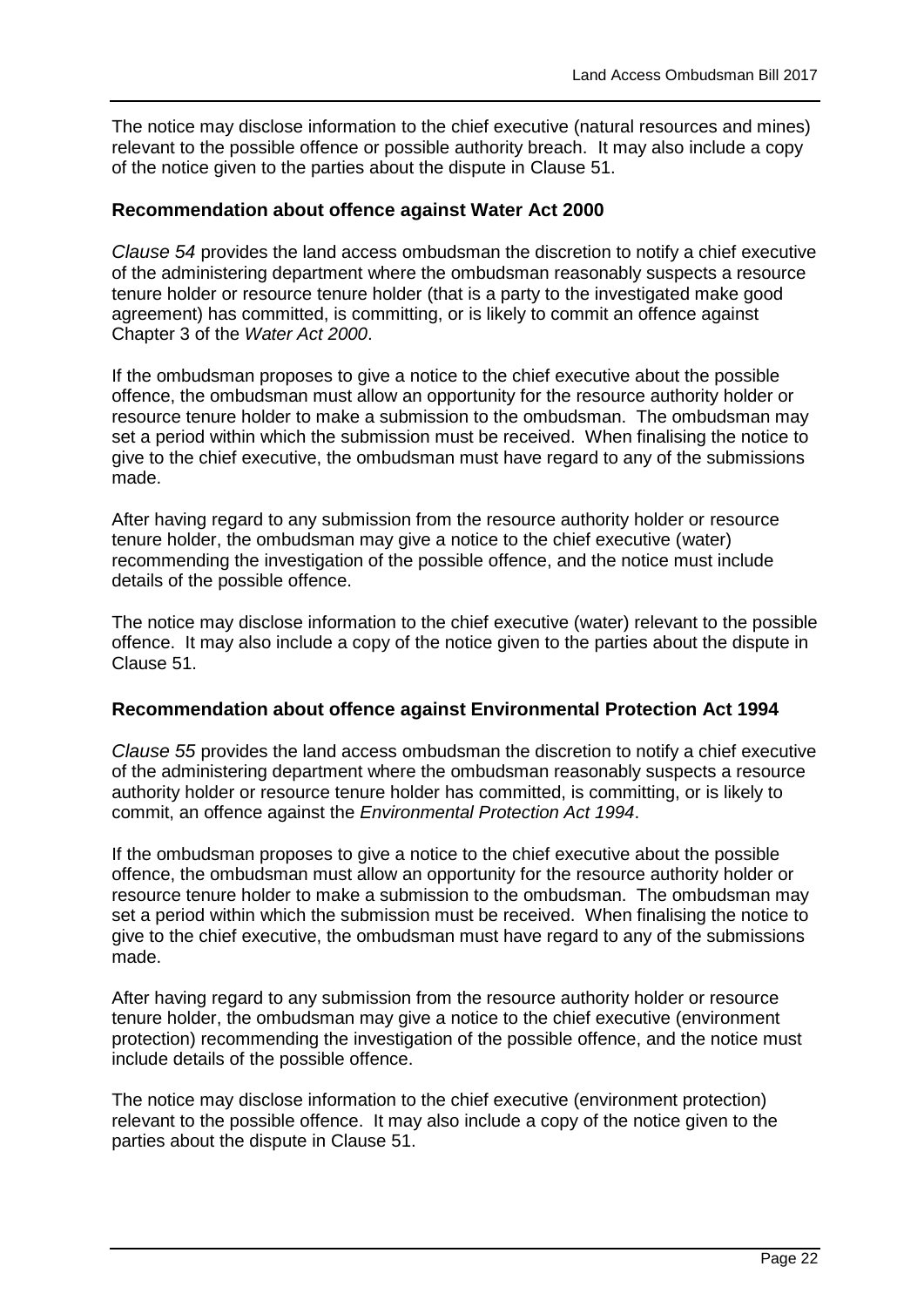#### **Advice to government agencies about systemic issues**

*Clause 56* provides that the land access ombudsman may advise the chief executive of any government department or any government entity about systemic issues arising from land access dispute referrals.

The advice must be in writing and may include the land access ombudsman's opinion or advice about the systemic issue. However, the ombudsman's advice can not include information the ombudsman is satisfied is confidential and the disclosure of which might be detrimental to the party's commercial interests.

## **Part 5 Dealing with documents or information under this Act**

#### **Document in land access ombudsman's custody**

*Clause 57* permits the land access ombudsman to keep documents provided to it for a reasonable period of time in order to carry out an investigation, and to take extracts from to make copies of documents. The ombudsman must also allow inspection of the documents by anyone who would ordinarily have the right to inspect it. For example, the landholder or resource authority holder who has produced the document would have the right to inspect it.

#### **Protection from liability for giving agreement to land access ombudsman**

*Clause 58* provides for protection from civil liability for giving a copy of a conduct and compensation agreement or a copy of a make good agreement to the land access ombudsman where required under [Clause 42](#page-16-0) or due to the party's own initiative, where the agreement contains a confidentiality condition. This protection is considered appropriate to enable parties to provide agreements to the land access ombudsman so the land access dispute can be investigated.

#### **Confidentiality requests**

*Clause 59* sets out that the land access ombudsman can decide whether a belief by a party is justified that a document or information to be made available to the land access ombudsman is confidential or that the disclosure of the information to the land access ombudsman might be to the detriment of the party's commercial activities. Information, whether it is determined by the land access ombudsman to be confidential or not, can only be disclosed in accordance with [Clause 60.](#page-22-0)

#### **Secrecy**

<span id="page-22-0"></span>*Clause 60* provides that a person who is or has been the land access ombudsman, or an officer of the Office of the Land Access Ombudsman, and has obtained information due to the person's functions under this Act that is confidential and not publicly available, must not make a record of the information, directly or indirectly disclose the information or use the information to benefit any person. These restrictions do not apply if the record is made or information disclosed in the performance of the person's functions under this Act, with the consent of the person to whom the information relates, or as required by law.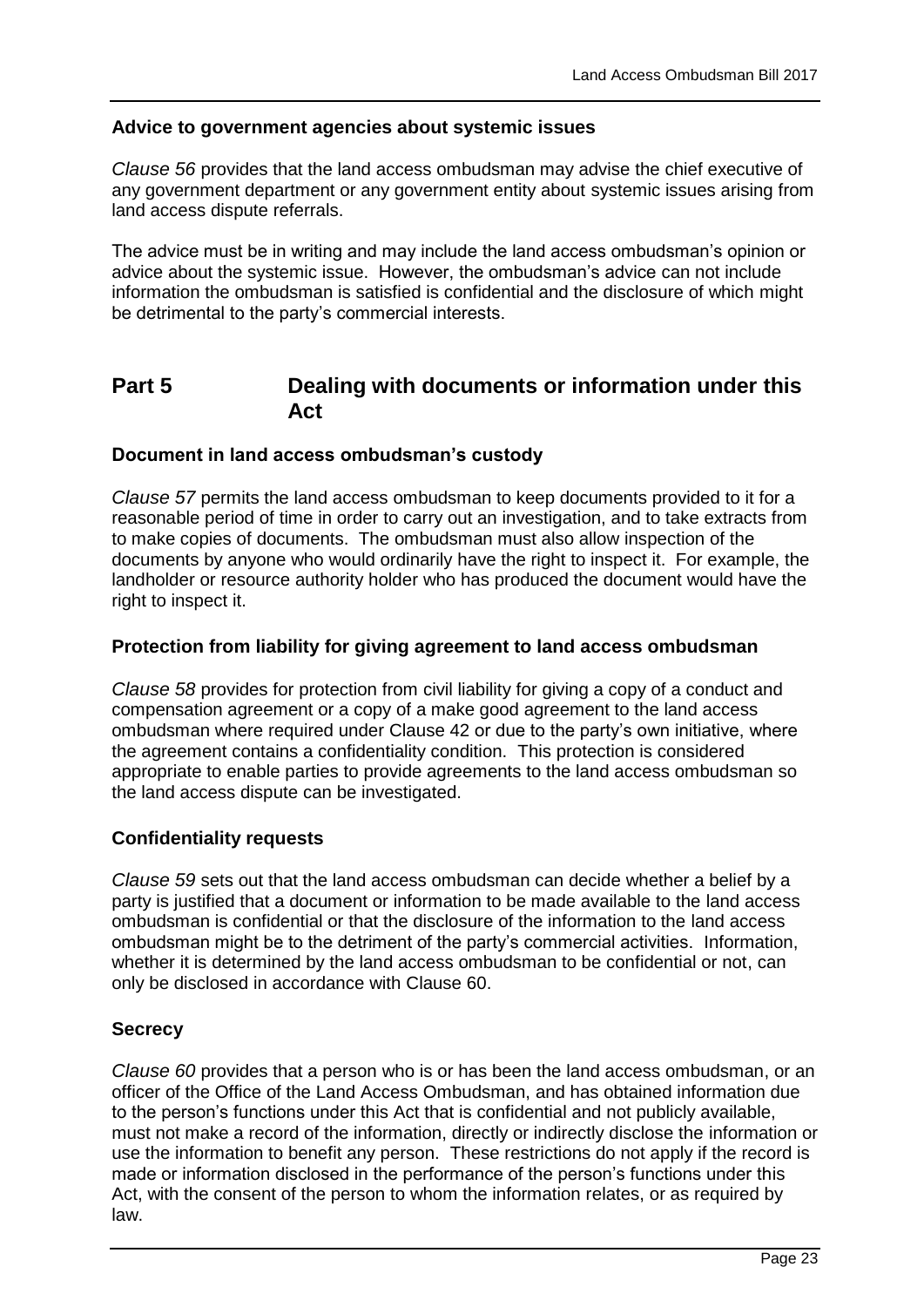A maximum penalty of 100 penalty units applies for contravention of the requirement to maintain secrecy. The penalty, including its level, is considered appropriate as it is consistent with similar provisions in other legislation that establish ombudsmen in Queensland.

## **Part 6 Miscellaneous provisions**

#### **Delegation**

*Clause 61* permits the land access ombudsman to delegate functions or powers to an appropriately qualified land access ombudsman officer. The land access ombudsman must not delegate the giving of advice, recommendations or reasons about a land access dispute referral under [Clause 51\(](#page-19-1)6)(b).

#### **Protection from liability**

*Clause 62* provides that any civil liability for an honest and non-negligent act or omission purportedly made by the land access ombudsman or one of its officers attaches instead to the State.

#### **Annual report**

*Clause 63* sets out the land access ombudsman's annual reporting responsibilities. The ombudsman must prepare an annual report about the operations of the Office of the Land Access Ombudsman.

The report must include a description of:

- land access dispute referrals made;
- land access dispute referrals that the land access ombudsman has decided not to investigate or continue to investigate under [Clause 36;](#page-14-1)
- land access dispute referrals the ombudsman has investigated;
- notices provided under [Clause 51;](#page-19-1)
- notices given to a chief executive under [Clause 53,](#page-20-0) [Clause 54](#page-21-0) or [Clause 55;](#page-21-1)
- details of other functions performed by the ombudsman or officers during the year.

The annual report must not be prepared in a way that discloses the identity of parties to land access disputes. The report must be published on the ombudsman's website as soon as practicable after the report is given to the Minister.

#### **Approved forms**

<span id="page-23-0"></span>*Clause 64* provides that the land access ombudsman may approve forms for use under the Act.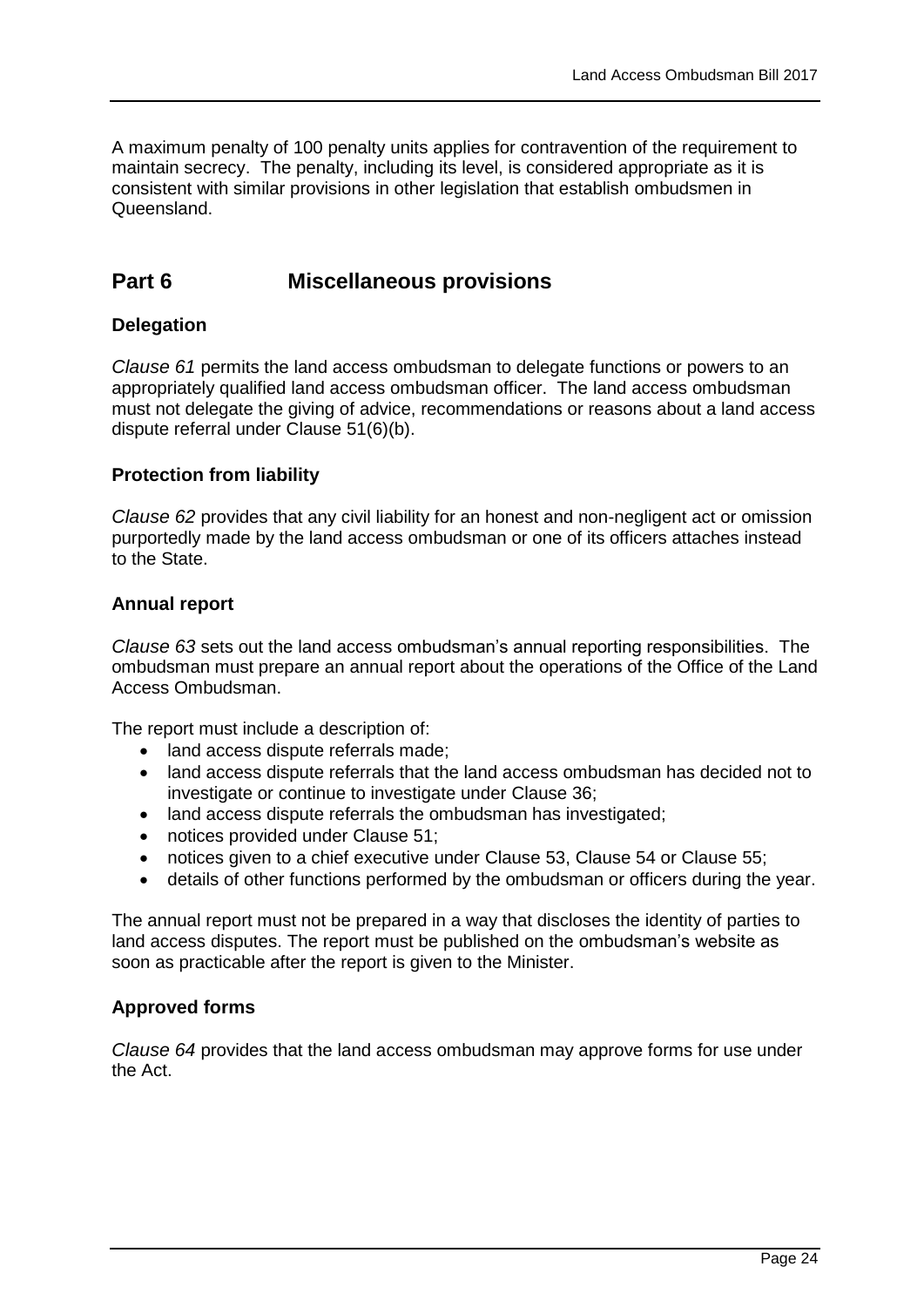#### **Procedural guidelines**

<span id="page-24-0"></span>*Clause 65* provides that the land access ombudsman may make procedural guidelines about practices and procedures for land access dispute referrals and investigations under the Act, provided they are not inconsistent with the Act.

This may include a procedural guideline outlining the expected timeframes for timely resolution of referred land access dispute or what would constitute a reasonable attempt to resolve a land access dispute for clause 32(2).

#### **Regulation-making power**

*Clause 66* provides that the Governor in Council may make regulations under the Act.

## **Part 7** Transitional provision

#### **Pre-commencement agreements may be referred and dealt with**

*Clause 67* sets out that a land access dispute may be referred and dealt with under the Act even if the conduct and compensation agreement or make good agreement was made or the land access dispute occurred prior to the commencement of the Act.

However, the ombudsman may not accept any land access dispute referral to which [Clause 18](#page-10-0) would apply.

### **Part 8 Amendment of Legislation**

### **Division 1 Amendment of this Act**

#### **Act amended**

*Clause 68* specifies that Division 1 of the Act amends this Act.

#### **Amendment of long title**

*Clause 69* provides for the amendment of the long title by omitting from ', and to amend'.

### **Division 2 Amendment of Coal Mining Safety and Health Act 1999**

#### **Act amended**

*Clause 70* provides for amendments to the *Coal Mining Safety and Health Act 1999*.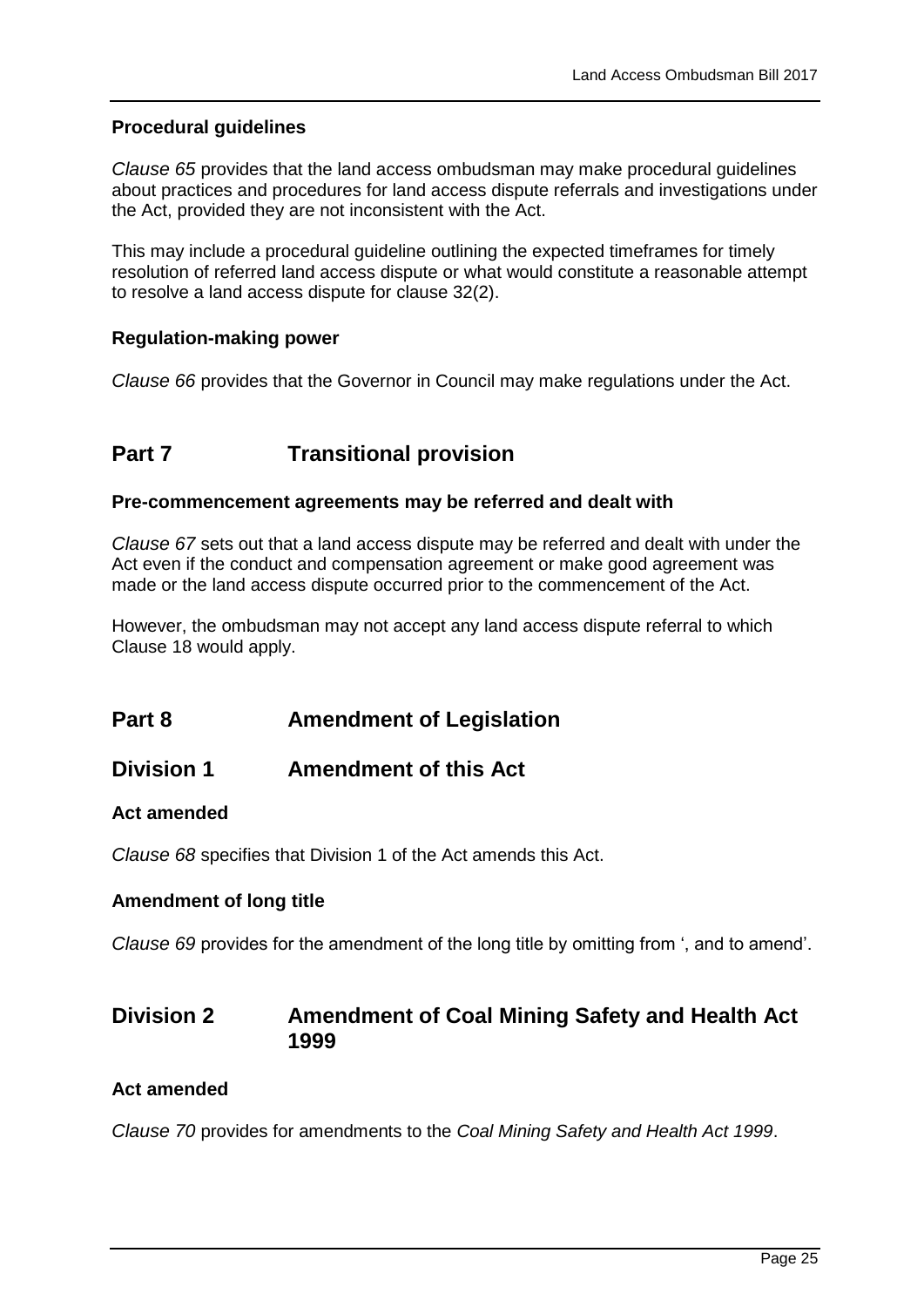#### **Insertion of new s303A**

*Clause 71* inserts a new section 303A in the *Coal Mining Safety and Health Act 1999* to extend the transitional period for the making of a joint interaction management plan, beyond the transitional period provided in section 11 of the Mineral and Energy Resources (Common Provisions) Transitional Regulation 2016. Additional time to make a joint interaction management plan may be required if there has been a dispute about the making of the joint interaction management plan and arbitration of the dispute is still ongoing.

Subsection (1) provides that section 303A of the *Coal Mining Safety and Health Act 1999* applies if, on 27 September 2017 a joint interaction management plan is still to be made under section 64E of the *Coal Mining Safety and Health Act 1999* for coal mining operations mentioned in section 303(2) of the *Coal Mining Safety and Health Act 1999*, or carried out in an overlapping area under a mining lease (coal) if an activity for an authority to prospect (CSG) is also carried out in the overlapping area. The reason a joint interaction management plan has not been made under section 64E is that arbitration of a dispute about the plan has been applied for under section 64E(3) or (4).

Subsections (2) and (3) of section 303A provide that coal mining operations can continue under the overlapping safety plan, as if the overlapping safety plan is a joint interaction management plan, until a joint interaction management plan is made under section 64E of the *Coal Mining Safety and Health Act 1999*. The overlapping safety plan applying to the coal mining operations means that part of the safety and health management system under the *Coal Mining Safety and Health Act 1999* that deals with the hazards and risks relating to carrying out activities in an overlapping area with petroleum and gas activities.

## **Division 3 Amendment of the Integrity Act 2009**

#### **Act amended**

*Clause 72* provides for amendments to the *Integrity Act 2009.*

#### **Amendment of sch 1 (Statutory office holders for section 72C)**

*Clause 73* amends schedule 1 of the *Integrity Act 2009* by including the Land Access Ombudsman as a statutory office holder for the purposes of section 72C of that Act.

## **Division 4 Amendment of Mineral and Energy Resources (Common Provisions) Act 2014**

#### **Act amended**

*Clause 74* provides for amendments to the *Mineral and Energy Resources (Common Provisions) Act 2014*.

#### **Insertion of new s 99A**

*Clause 75* provides jurisdiction to the Land Court to hear matters related to an alleged breach of a conduct and compensation agreement. Parties may apply for an order in the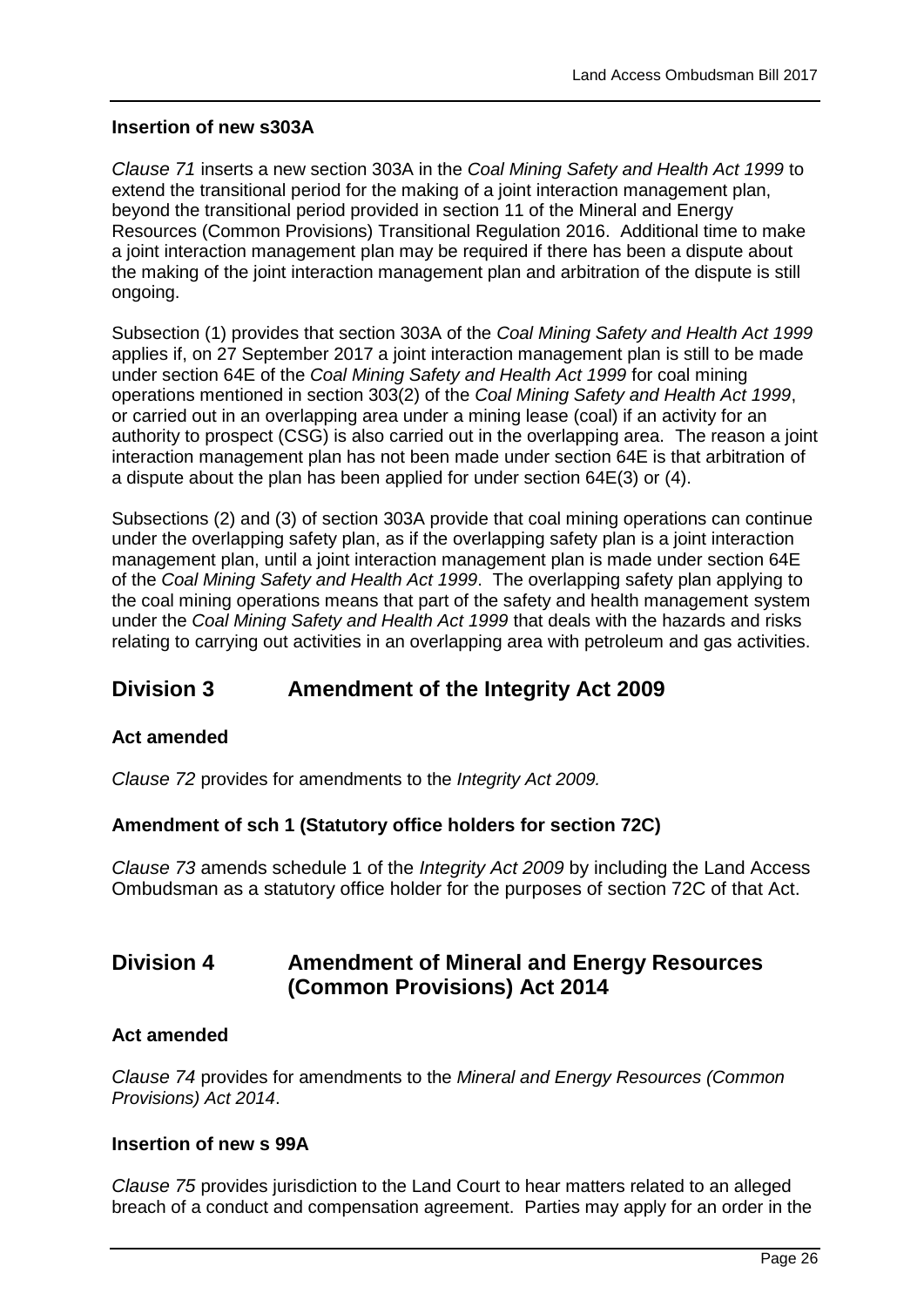Land Court in relation to the alleged breach. Prior to the commencement of this clause, these matters were heard in the court of competent jurisdiction (typically the District or Supreme Court). By providing this jurisdiction to the Land Court, it will now be able to deal with disputes throughout the lifecycle of a conduct and compensation agreement (including its negotiation).

#### **Insertion of new s 148A**

<span id="page-26-0"></span>*Clause 76* inserts a new section 148A into chapter 4, part 3 of the *Mineral and Energy Resources (Common Provisions) Act 2014*, which saves section 6D of the Mineral and Energy Resources (Common Provisions) Transitional Regulation 2016 and additionally modifies certain requirements under the overlapping tenure framework. The amendments ensure a coal party can establish sole occupancy when there is a petroleum lease competitive tender process under the *Petroleum and Gas (Production and Safety) Act 2004*.

In a competitive tender process for a petroleum lease under the *Petroleum and Gas (Production and Safety) Act 2004*, each tenderer is considered an applicant. There is ambiguity about whether each tenderer would then be required to comply with the petroleum production notice and information exchange requirements under the overlapping tenure framework in the *Mineral and Energy Resources (Common Provisions) Act 2014*.

Section 6D of the Mineral and Energy Resources (Common Provisions) Transitional Regulation 2016 addressed this ambiguity by clarifying the intent that the requirement to give a petroleum production notice and to exchange information is limited to only the appointed preferred tenderer when a petroleum lease is applied for through a tender process.

The new section 148A ensures that the modifications to the petroleum production notice and information exchange requirements contained in section 6D of the Mineral and Energy (Common Provisions) Transitional Regulation 2016 will continue to apply to ongoing and future petroleum lease competitive tender processes after section 6D's expiry on 27 September 2017. This will mean that a preferred tender will be required to provide a petroleum production notice to an overlapped coal resource authority within 10 business days after being appointed as preferred tenderer. In addition, all overlapping resource authority holders will be required to commence information exchange within 20 business days after the petroleum production notice is given.

To ensure that a coal party can establish sole occupancy in the overlapping area, the new section 148A provides further modifications to ensure a mining lease (coal) applicant can comply with the requirement to give an advance notice within 30 business days of receiving the petroleum production notice. A proposed joint development plan must accompany the advance notice.

The mining lease (coal) applicant is intended to be responsible for ensuring that an agreed joint development plan is in place within the statutory timeframes. The preferred tenderer for the petroleum lease is not required to provide a proposed joint development plan with the petroleum production notice.

For this scenario, any mining commencement date for any identified initial mining area in a proposed joint development plan must be at least 11 years after the date on which the mining lease (coal) application is lodged. However, parties are able to change the mining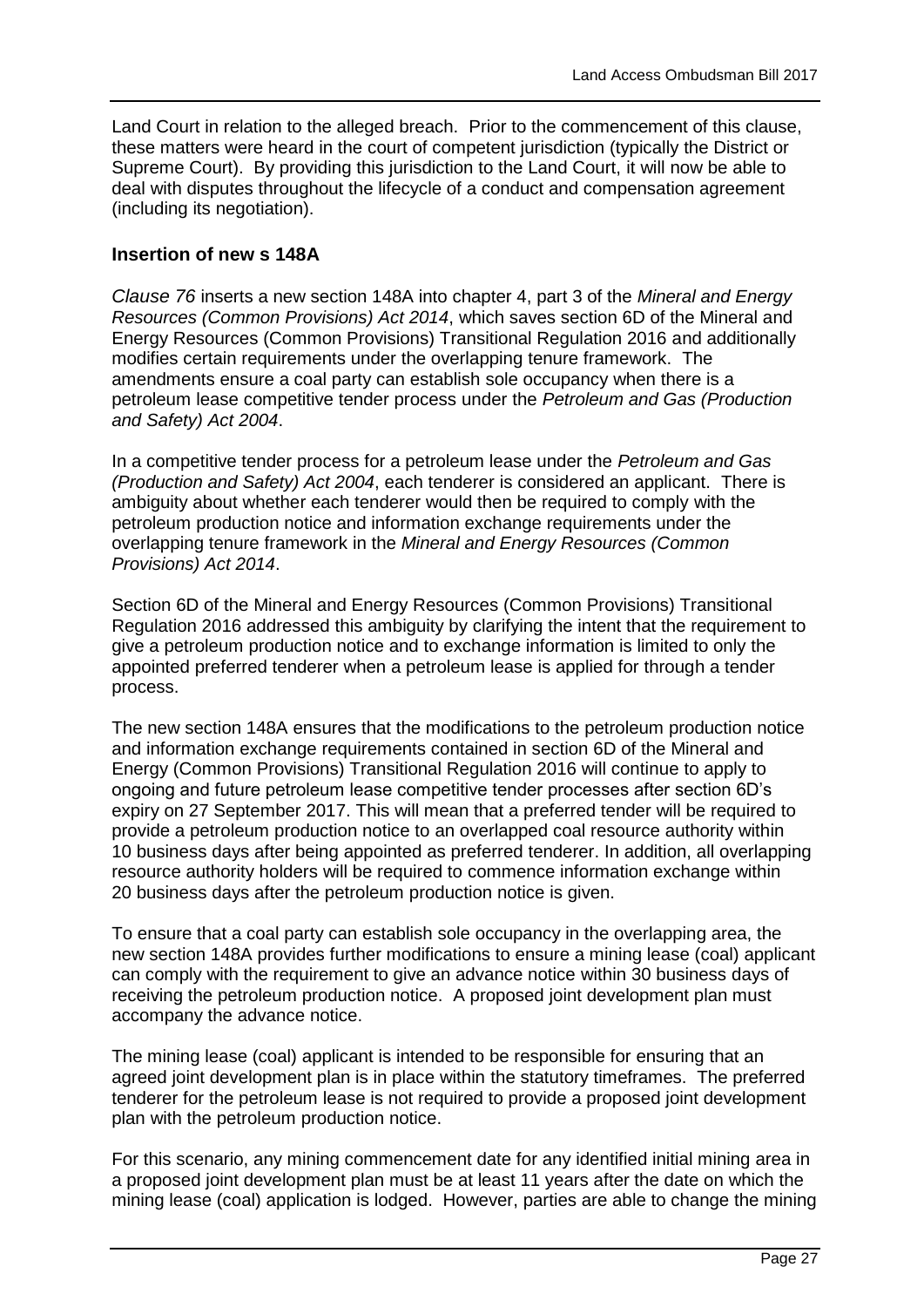commencement date for an initial mining area through mutual agreement, the establishment of exceptional circumstances, or the giving of an acceleration notice.

The new section 148A also clarifies that any information provided by either overlapping party is subject to the confidentiality provisions under section 156 of the *Mineral and Energy Resources (Common Provisions) Act 2014*.

#### **Amendment of ch 7, hdg (Saving and transitional provisions)**

*Clause 77* amends the heading of chapter 7 of the *Mineral and Energy Resources (Common Provisions) Act 2014* to clarify the chapter relates to saving and transitional provisions made under Act No. 47 of 2014.

#### **Insertion of new s 223A**

<span id="page-27-0"></span>*Clause 78* migrates section 5 of the Mineral and Energy Resources (Common Provisions) Transitional Regulation 2016 to the *Mineral and Energy Resources (Common Provisions) Act 2014.* This provision is required to be enshrined in the primary legislation prior to the expiration of the Mineral and Energy Resources (Common Provisions) Transitional Regulation 2016 in September 2017.

[Clause 78](#page-27-0) which inserts section 223A provides that consent given by a reserve owner under the pre-amended *Mineral Resources Act 1989* to the holder of an exploration permit or a mineral development licence is taken to be an entry notice under the harmonised public land access framework in the *Mineral and Energy Resources (Common Provisions) Act 2014* and that any conditions under which the consent was given continue to be conditions of entry. This provision is virtually identical to section 5 of the Mineral and Energy Resources (Common Provisions) Transitional Regulation 2016.

#### **Insertion of new s 224A**

<span id="page-27-1"></span>*Clause 79* migrates section 6 of the Mineral and Energy Resources (Common Provisions) Transitional Regulation 2016 to the *Mineral and Energy Resources (Common Provisions) Act 2014.* This provision is required to be enshrined in the primary legislation prior to the expiration of the Mineral and Energy Resources (Common Provisions) Transitional Regulation 2016 in September 2017.

[Clause 79](#page-27-1) which inserts section 224A transitions the following:

- a notice of a notifiable road use given under a pre-amended Resource Act by a resource authority holder;
- a written consent given under a pre-amended Resource Act by a public road authority to a resource authority holder; and
- an application to the Land Court made by either a resource authority holder or the public road authority under a pre-amended Resource Act to decide compensation liability.

A pre-amended Resource Act means any of the following that was in force prior to the commencement of the *Mineral and Energy Resources (Common Provisions) Act 2014*: the *Mineral Resources Act 1989*; *Petroleum and Gas (Production and Safety) Act 2004; Petroleum Act 1923;Geothermal Energy Act 2010*; or *Greenhouse Gas Storage Act 2009.*  This provision is virtually identical to section 6 of the Mineral and Energy Resources (Common Provisions) Transitional Regulation 2016.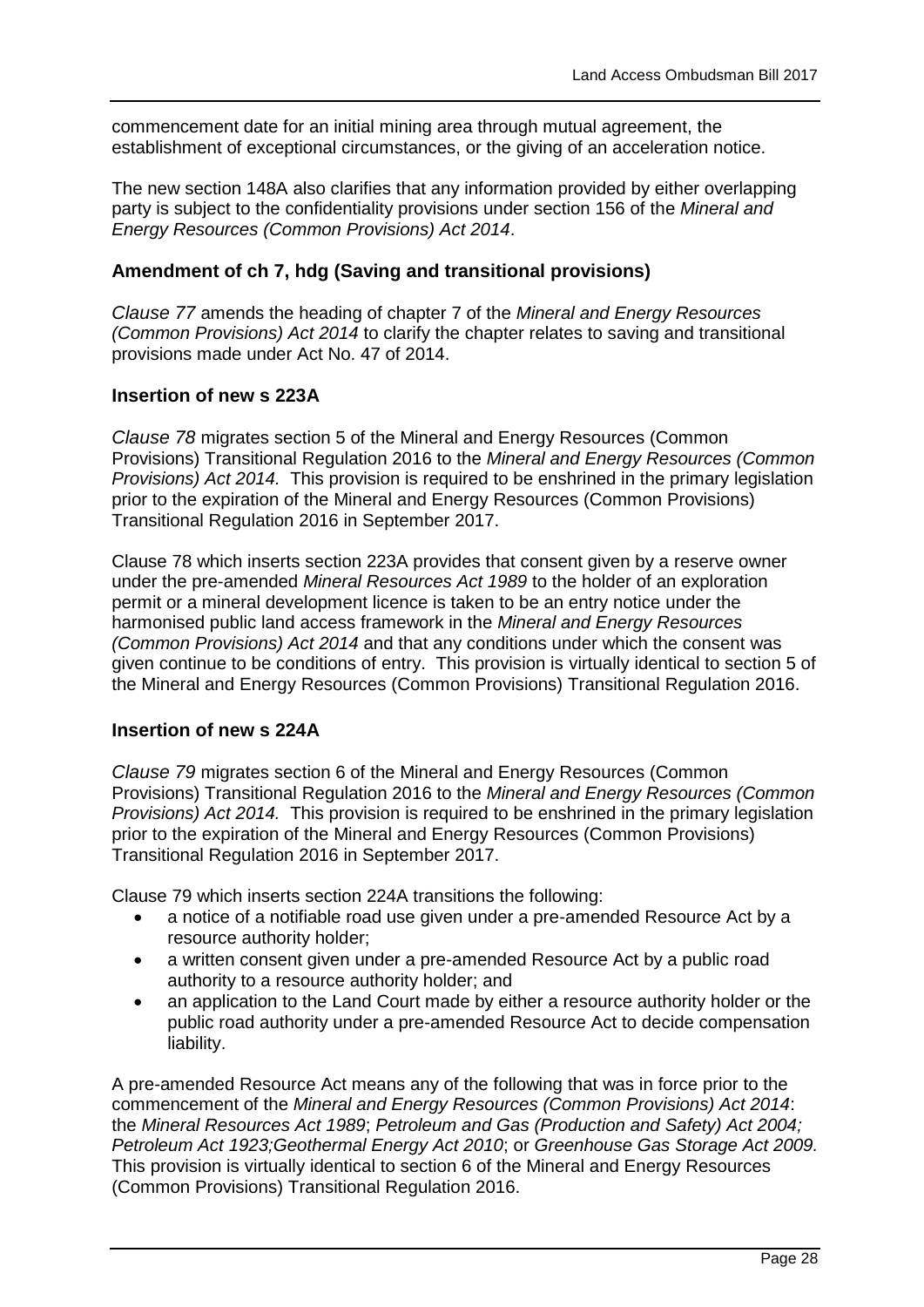#### **Insertion of new ss 228D-228F**

*Clause 80* migrates sections 6A to 6C of the Mineral and Energy Resources (Common Provisions) Transitional Regulation 2016 to the *Mineral and Energy Resources (Common Provisions) Act 2014.* These provisions are required to be enshrined in the primary legislation prior to the expiration of the Mineral and Energy Resources (Common Provisions) Transitional Regulation 2016 in September 2017.

Section 228D provides that the pre-amended restricted land requirements will apply to a prospecting permit, an exploration permit, or a mineral development licence where an application was made before the *Mineral and Energy Resources (Common Provisions) Act 2014* commenced, but was undecided at commencement. Section 228B of the *Mineral and Energy Resources (Common Provisions) Act 2014* remains unchanged and will continue to apply where a prospecting permit, exploration permit or mineral development licence was granted prior to commencement of the *Mineral and Energy Resources (Common Provisions) Act 2014.* This provision is identical to the section 6A of the Mineral and Energy Resources (Common Provisions) Transitional Regulation 2016.

Section 228E which provides that the pre-amended restricted land requirements will apply to geothermal tenures where an application was made before the *Mineral and Energy Resources (Common Provisions) Act 2014* commencement, but was undecided at commencement. Section 228C of the *Mineral and Energy Resources (Common Provisions) Act 2014* remains unchanged and will continue to apply where a geothermal tenure was granted prior to the commencement of the *Mineral and Energy Resources (Common Provisions) Act 2014.* This provision is virtually identical to the section 6B of the Mineral and Energy Resources (Common Provisions) Transitional Regulation 2016.

Section 228F which provides that the new restricted land entry provisions do not apply to a mining claim and mining lease under the *Mineral Resources Act 1989,* any resource authority type under the *Greenhouse Gas Storage Act 2009,* any resource authority type under the *Petroleum and Gas (Production and Safety) Act 2004;* or a lease under the *Petroleum Act 1923,* that was applied for before commencement of the *Mineral and Energy Resources (Common Provisions) Act 2014,* whether granted before or after commencement. This provision is virtually identical to the section 6C of the Mineral and Energy Resources (Common Provisions) Transitional Regulation 2016.

When considering applications for mining claim and mining leases section 228F of the *Mineral and Energy Resources (Common Provisions) Act 2014* should be read in conjunction with sections 828 and 829 of the *Mineral Resources Act 1989.* Sections 828 and 829 of the *Mineral Resources Act 1989* are transitional provisions which preserve the pre-amended application process (of which identification of restricted land is a component) where a mining claim or mining lease application has been lodged prior to the commencement and reached their respective certificate or notice stage (i.e. Mining Claim Application Certificate or Certificate of Application respectively).

These transitional provisions which have been migrated from the Mineral and Energy Resources (Common Provisions) Transitional Regulation 2016 will operate in tandem with the existing transitional provisions within the *Mineral and Energy Resources (Common Provisions) Act 2014* to ensure the original policy intent which was that the new restricted land framework should only apply to resource authorities applied for and granted after commencement of the *Mineral and Energy Resources (Common Provisions) Act 2014* is achieved.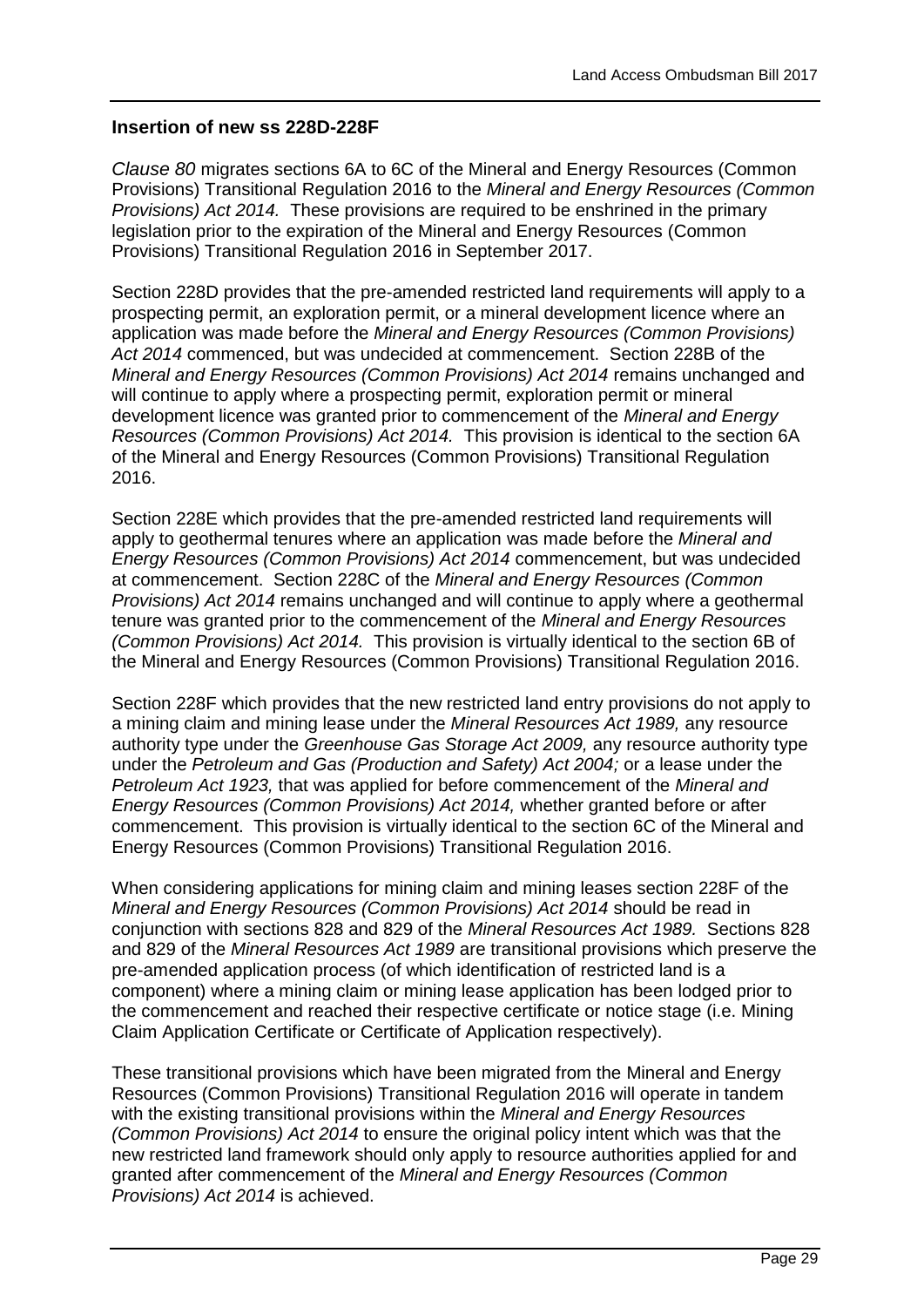### **Amendment of s 241A (Application for ML (coal) and application for PL both undecided before commencement)**

<span id="page-29-0"></span>*Clause 81* amends section 241A of the *Mineral and Energy Resources (Common Provisions) Act 2014* to save sections 7 and 8 of the Mineral and Energy Resources (Common Provisions) Transitional Regulation 2016, which expire on 27 September 2017.

Section 241A is a transitional provision for the new overlapping tenure framework for coal and coal seam gas. The intent of the section is to provide that where there is a mining lease (coal) application overlapping a petroleum lease application and a coordination arrangement was approved by the Minister before commencement of the section, then the overlapping resource authorities will continue to be administered under the old regime for overlapping tenures. This would ensure that commencement of the new overlapping framework does not re-open advanced negotiations between parties by expressly keeping these overlapping relationships under the old regime.

However, if there is no approved coordination arrangement, then section 241A of the *Mineral and Energy Resources (Common Provisions) Act 2014* provides that overlapping resource authorities will instead be administered under the new framework. This includes meeting mandatory obligations such as the giving of an advance notice and negotiating for a joint development plan.

Section 7 of the Mineral and Energy Resources (Common Provisions) Transitional Regulation 2016 made minor clarifications to the obligations of resource authority holders if they were transitioned into or opted-in to the new overlapping framework. Previously, both parties were required to provide an advance notice and petroleum production notice respectively, and were dually responsible for ensuring there was an agreed joint development plan in place within the statutory timeframes. This was an unnecessary regulatory burden for overlapping parties.

[Clause 81\(](#page-29-0)2) ensures these clarifications continue to have effect by amending section 241A(5) of the *Mineral and Energy Resources (Common Provisions) Act 2014*. Section 241A(5), as amended, now provides that only a mining lease (coal) holder captured under section 241A is required to provide an advance notice and commence the negotiation process for a joint development plan.

Section 8 of the Mineral and Energy Resources (Common Provisions) Transitional Regulation addresses concerns raised about whether section 241A of the *Mineral and Energy Resources (Common Provisions) Act 2014* operates as intended. This was achieved by clarifying that, where there is a mining lease (coal) application overlapping a petroleum lease application and a coordination arrangement is approved by the Minister under section 236(1) of the *Petroleum and Gas (Production and Safety) Act 2004* before the commencement of the *Mineral and Energy Resources (Common Provisions) Act 2014*, then the tenures will continue to be administered under the old regime for overlapping tenures. This is regardless of whether the Minister's approval has taken effect under the *Petroleum and Gas (Production and Safety) Act 2004*.

[Clause 81\(](#page-29-0)1) and (3) propose amendments to ensure that section 241A continues to operate as intended after the expiry of section 8 of the Mineral and Energy Resources (Common Provisions) Transitional Regulation 2016. This is achieved by clarifying what is considered a coordination arrangement for the purposes of section 241A(3)(a).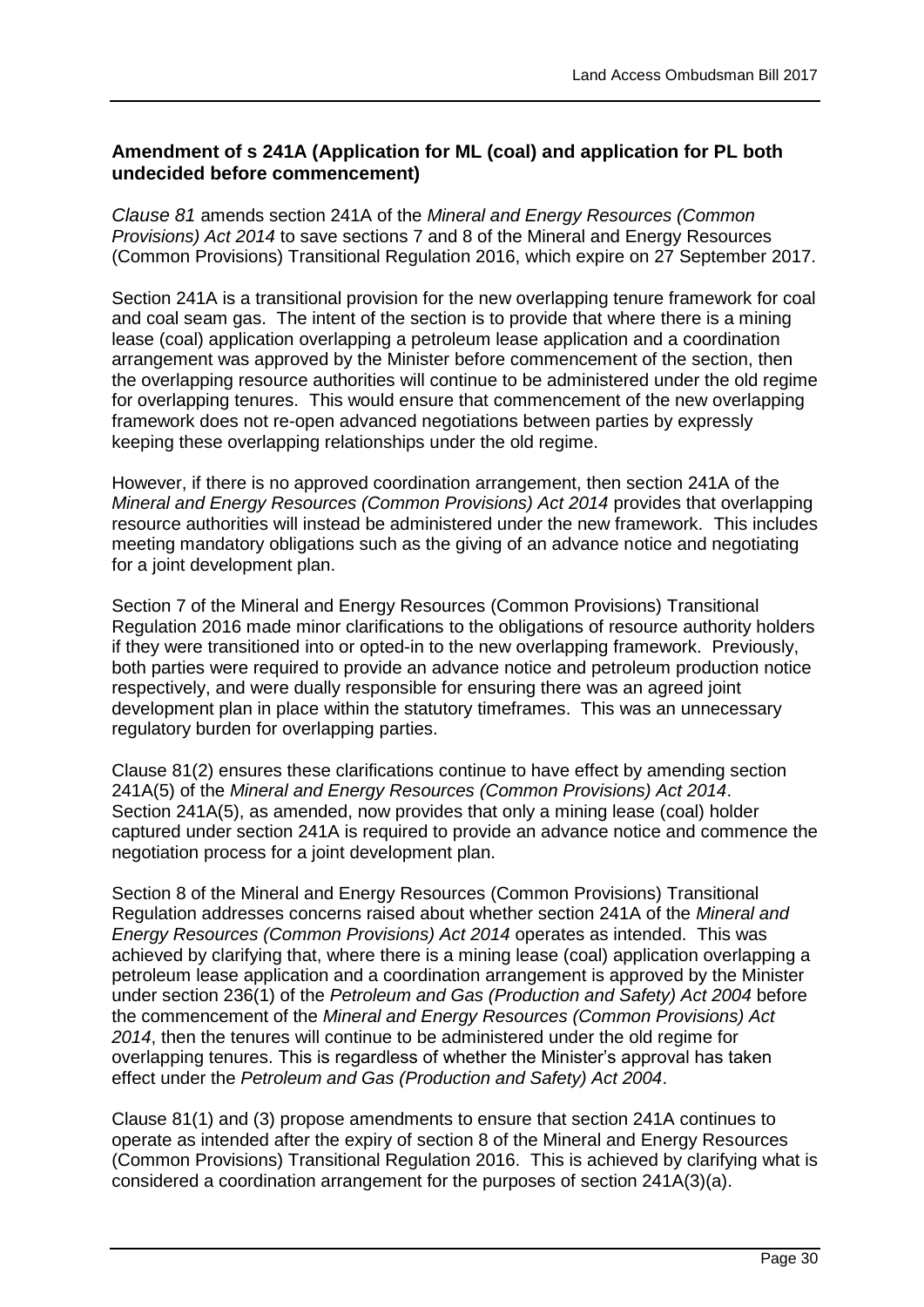#### **Replacement of ch 8 (Repeal of Coal and Oil Shale Mine Workers' Superannuation Act 1989)**

*Clause 82* replaces chapter 8 of the *Mineral and Energy Resources (Common Provisions) Act 2014*. Chapter 8 previously provided for the repeal of the *Coal and Oil Shale Mine Workers' Superannuation Act 1989*, which is no longer required since the Act has been repealed.

The new chapter 8 of the *Mineral and Energy Resources (Common Provisions) Act 2014* now clarifies the application of transitional provisions in the Act. The Bill contains several amendments relating to saving transitional provisions from the Mineral and Energy Resources (Common Provisions) Transitional Regulation 2016 into the relevant legislation, to ensure they continue to have effect after the regulation's expiry on 27 September 2017.

However, some of the amendments in the Bill are more expansive than what was provided for in the Mineral and Energy Resources (Common Provisions) Transitional Regulation 2016.

To remove doubt as to the application of provisions, the new section 244 of the *Mineral and Energy Resources (Common Provisions) Act 2014* provides that any amendments inserted by the Bill prevail over the provisions in the Mineral and Energy Resources (Common Provisions) Transitional Regulation 2016 if there are any inconsistencies between the two.

## **Division 5 Amendment of the Mineral Resources Regulation 2013**

#### **Regulation amended**

*Clause 83* provides for amendments to the Mineral Resources Regulation 2013.

#### **Amendment of ch 4, pt 10, hdg (Transitional provision for Water Reform and Other Legislation Amendment Act 2014)**

*Clause 84* amends the heading for chapter 4, part 10 of the Mineral Resources Regulation 2013 to reflect the new section 111A inserted by the Bill.

#### **Insertion of new s 111A**

*Clause 85* inserts a new section 111A in the Mineral Resources Regulation 2013 to extend the transitional period for the making of a joint interaction management plan, beyond the transitional period provided in section 10 of the Mineral and Energy Resources (Common Provisions) Transitional Regulation 2016. Additional time to make a joint interaction management plan may be required if there has been a dispute about the making of the joint interaction management plan and arbitration of the dispute is still ongoing.

Subsection (1) provides that section 111A of the Mineral Resources Regulation 2013 applies if, on 27 September 2017 a joint interaction management plan is still to be made under section 25 of the Mineral Resources Regulation 2013 for coal mining operations mentioned in section 111(1) of the Mineral Resources Regulation 2013. The reason a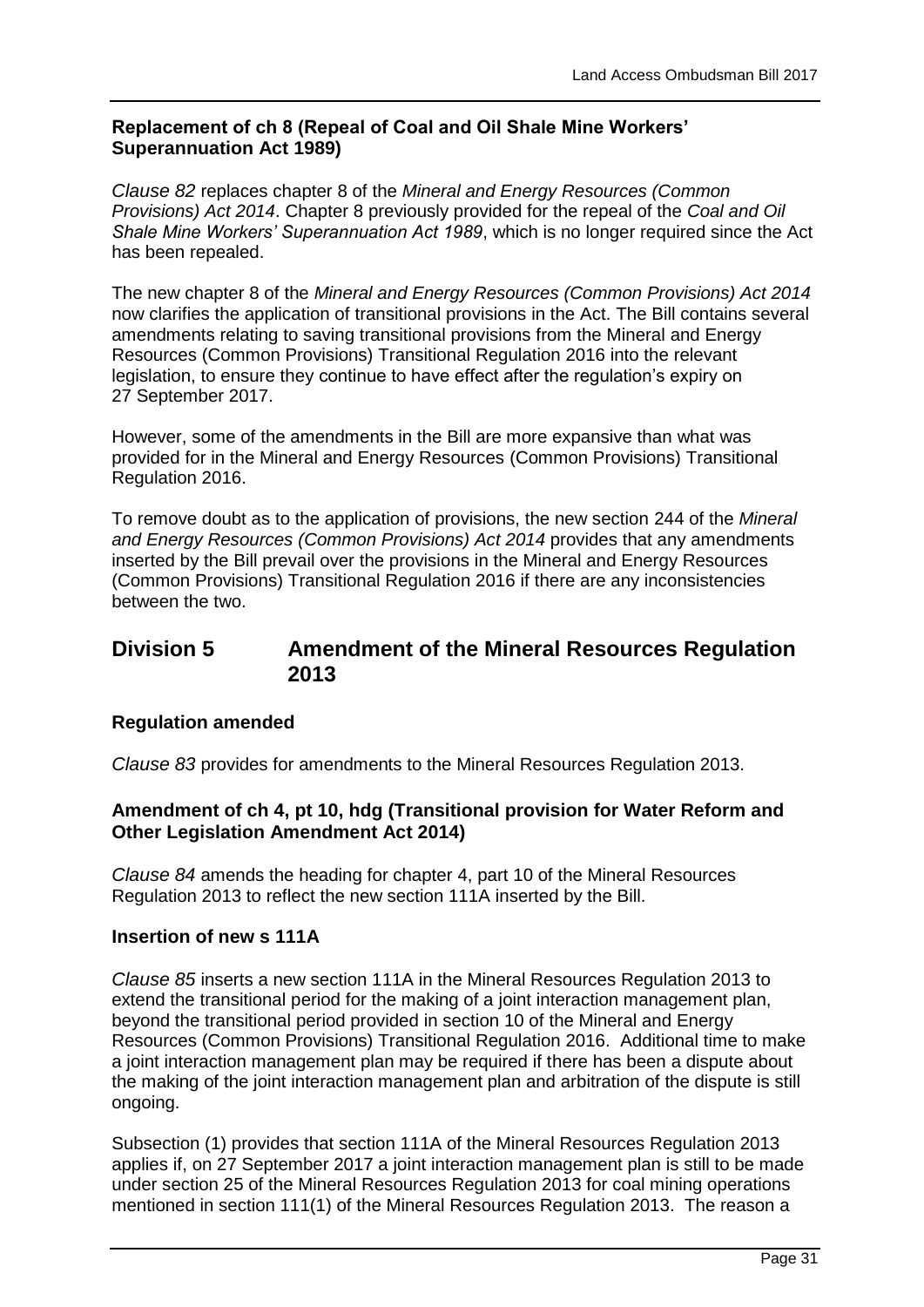joint interaction management plan has not been made under section 25 is that the arbitration of a dispute about the plan has been applied for under section 25(3) or (4).

Subsections (2) and (3) of section 111A provide that coal mining operations can continue under the plan mentioned in section 111(2), as if the plan is a joint interaction management plan, until a joint interaction management plan is made under section 25 of the Mineral Resources Regulation 2013.

### **Division 6 Amendment of Petroleum and Gas (Production and Safety) Act 2004**

#### **Act amended**

*Clause 86* provides for amendments to the *Petroleum and Gas (Production and Safety) Act 2004*.

#### **Amendment of s 844 (Amending applications)**

<span id="page-31-0"></span>*Clause 87* amends section 844 of the *Petroleum and Gas (Production and Safety) Act 2004* as a consequence to amendments to the *Mineral and Energy Resources (Common Provisions) Act 2014* under [Clause 76](#page-26-0) of the Bill.

Section 844(2)(a) of the *Petroleum and Gas (Production and Safety) Act 2004* prohibits an appointed preferred tenderer for a petroleum lease competitive tender process from amending their development plan. However, sections 132 and 145 of the *Mineral and Energy Resources (Common Provisions) Act 2014* require that a petroleum lease holder (in this case the appointed preferred tenderer) must ensure a joint development plan is consistent to the greatest practicable extent with any development plan under the *Petroleum and Gas (Production and Safety) Act 2004*. This resulted in an inconsistency between the two Acts.

To ensure a preferred tenderer for a petroleum lease competitive tender can comply with both Acts, the amendment proposed under [Clause 87](#page-31-0) provides that section 844(2)(a) of the *Petroleum and Gas (Production and Safety) Act 2004* does not apply if the preferred tenderer is required to amend a development plan as a result of coming to an agreed joint development plan.

#### **Insertion of new s 990A**

*Clause 88* inserts a new section 990A in the *Petroleum and Gas (Production and Safety) Act 2004* to extend the transitional period for the making of a joint interaction management plan, beyond the transitional period provided in section 9 of the Mineral and Energy Resources (Common Provisions) Transitional Regulation 2016*.* Additional time to make a joint interaction management plan may be required if there has been a dispute about the making of the joint interaction management plan and arbitration of the dispute is still ongoing.

Subsection (1) provides that section 990A of the *Petroleum and Gas (Production and Safety) Act 2004* applies if, on 27 September 2017 a joint interaction management plan is still to be made under section 705B of the *Petroleum and Gas (Production and Safety) Act 2004* for an operating plant, area or activity mentioned in section 990(1) of the